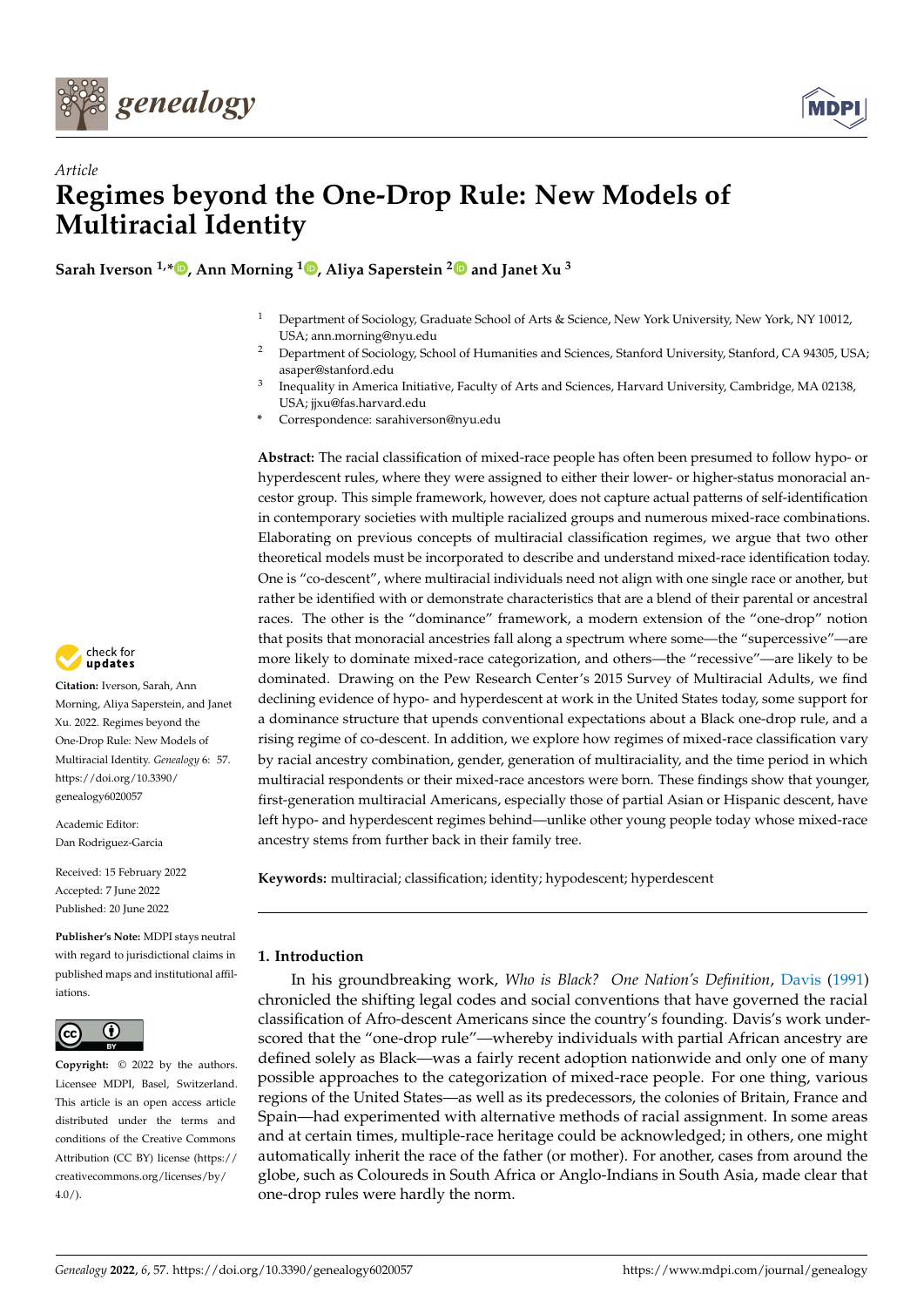Drawing on anthropologists' research, Davis labeled the U.S. one-drop rule a "hypodescent" system, in which mixed-origin people were assigned to their lower-status parental ancestry. In contrast, "hyperdescent" frameworks assign mixed-origin people to their higher-status ancestry. In the United States, the routine identification of people with both European and Indigenous lineage as simply White has been a telling hyperdescent counterpoint to the historical hypodescent identification of Americans with European and African ancestry as Black [\(Hollinger](#page-22-1) [2003;](#page-22-1) [Liebler and Ortyl](#page-23-0) [2014;](#page-23-0) [Snipp](#page-23-1) [1997\)](#page-23-1). Indigeneity more broadly—as in the cases of Native Hawaiians or Aboriginal Australians—has been associated with hyperdescent classification in a wide range of European settler societies [\(Hannabach](#page-22-2) [2016;](#page-22-2) [Golash-Boza](#page-22-3) [2011;](#page-22-3) [Katzew](#page-22-4) [2004;](#page-22-4) [Kauanui](#page-23-2) [2008;](#page-23-2) [Wolfe](#page-23-3) [2001\)](#page-23-3).

The hypo- versus hyperdescent binary has noticeable conceptual limits, however. First, it assumes that multiracial people are lumped in with one monoracial parental community or another, rather than split into a distinct, mixed category. There is no "co-descent" option. Second, it is generally applied only to part-White people in contexts where legal, political, social and/or economic practices make clear that Whiteness constitutes the highest racial status. What would the hypo/hyper-descent dichotomy predict for pairings that did not include White ancestry, for whom the relative status of their parental ancestries is less clear? Third—and relatedly—the concept of hypo/hyperdescent in the United States has been applied to a small, tripartite system of Black, White, and Indigenous populations, which represent the racial groupings forged in its colonial period along the Eastern seaboard [\(Nash](#page-23-4) [1999;](#page-23-4) [Smedley and Smedley](#page-23-5) [2012\)](#page-23-5). How does it work then when we bring relatively "new" racialized immigrants and their descendants, such as Asian and Latinx Americans, into the picture? In summary, the hypo/hyperdescent model is ill-equipped to shed light on multiracial categorization for people who do not identify with a single race, lack European ancestry, or whose family tree includes Asian or Latin American origins.

In this article, we revisit longstanding assumptions about hypo- and hyperdescent and construct an alternative theoretical model for the racial categorization of people with mixed ancestry, which we call the "dominance" framework. First, we draw on the Pew Research Center's 2015 Survey of Multiracial Adults to identify which single-ancestry populations have higher or lower socioeconomic status (SES) than their mixed-ancestry offshoots, in order to determine empirically which dual-ancestry combinations follow a hyperdescent, hypodescent, or in-between ("co-descent") outcome. We also examine whether individuals from dual-ancestry groups are more likely to identify with the higher SES ancestry, the lower SES ancestry, or both. Describing the U.S. racial hierarchy in this way allows us to examine whether particular racial ancestries—Asian, say, or Indigenous—are associated with a tendency towards a hypodescent, hyperdescent, or in-between status position in terms of either material well-being or self-identification.

Second, we develop a competing framework for the racial assignment of multiracial people: the "dominance" model, which ranks racial ancestries in terms of the probability that they are determinative or dominant in patterns of individuals' racial self-identification. In this cousin to hypo/hyperdescent rules based on the ranking of races in a supposed hierarchy, it is not the relative socioeconomic position of groups per se that dictate multiracial classification. Instead, mixed-race individuals' racial assignment reflects the symbolic power—or impotence—of their embodied, competing ancestries in a given time and place. In the dominance model, African ancestry is portrayed as intrinsically dominant (or "supercessive"), and Indigenous ancestry as inherently dominated (or "recessive") when paired with European ancestry, which is taken as the unmarked default. In the imagery of the "one drop", after all, Blackness irredeemably stains and overwhelms whatever it touches. Its opposite, encapsulated in the early American belief in the eventual *blanqueamiento* (Whitening) of the native populations in Spain's colonies in the Western Hemisphere, also ascribes a particular quality to Indigenous "blood"—in this case, retreat, effacement, and disappearance. In other words, Blackness has been assumed to determine the racial categorization of mixed people, and indigeneity has been presumed to vanish when combined with other racial ancestries. This "dominance" folk theory of supercessive versus recessive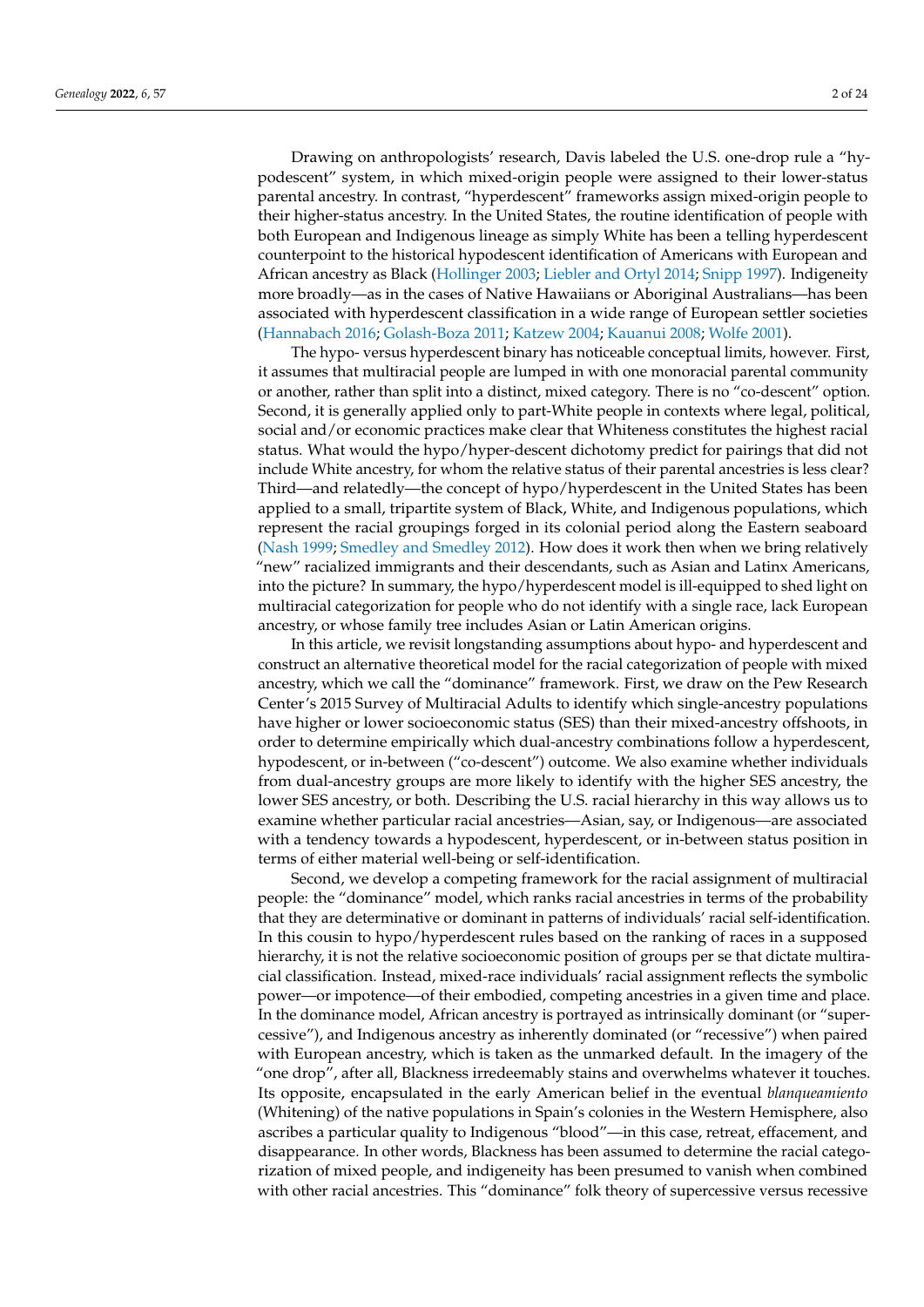racial identities is often conflated with the hyper/hypodescent model, but it hinges on a different imaginary mechanism, distinct from weighing material status rankings.

Distinguishing between these two models raises the question: are the myriad combinations of racial identities that Americans report today better explained by ancestry dominance rules, or hypo- and hyperdescent patterns of identification with higher or lower SES groups? As we elaborate below, these possibilities can be thought of as distinct "regimes" for the racial classification and social location of mixed-race individuals [\(Gullickson and Morning](#page-22-5) [2011\)](#page-22-5), and their applicability or presence for specific multiracial ancestry combinations in the contemporary United States is at the heart of our research agenda. For example, do Americans with some Hispanic ancestry tend to identify with their Latinx heritage rather than their other ancestries, making "Hispanic" a dominant (or supercessive) racial ancestry? Furthermore, how does this compare to the tendency among people with some White ancestry to self-identify as White? Is White ancestry less dominant (i.e., more recessive) than Hispanic ancestry?

Several novel findings emerge from our inquiry. First, we find little evidence that the socioeconomic positioning of the U.S. multiracial population today follows hyperor hypodescent regimes. Most of the dual-ancestry groups we examine seem to follow a co-descent regime, where their socioeconomic status lies in between that of their two parental ancestries. When it comes to racial self-identification, hypodescent patterns are more prevalent than hyperdescent outcomes, but these are not linked to any particular racial ancestry. To make sense of these outcomes, we chart the overall dominance of each ancestry, finding Black and especially Hispanic origins tend to supersede others, while Asian and especially Indigenous roots tend to recede, and Whiteness falls in the middle.

The regimes of mixed-race self-identification come into sharper focus when we further investigate how these dominance patterns vary by multiracial generation, time period, and respondent gender. Our results suggest that hypo/hyperdescent and racial dominance rules continue to structure the identities of both older mixed-race Americans and those whose multiraciality stems from more distant ancestors. In contrast, young first-generation multiracials—born to parents of different races after interracial marriage was legalized nationwide in 1967—are much more likely to cast off such conventions to embrace "co-descent" and identify with multiple races. It is also in this multiracial generation and younger cohort that men and women are most likely to diverge in their racial self-identification.

In short, this article builds on previous research to theoretically and empirically distinguish a variety of multiracial classification regimes: dominance, hypo-, hyper-, and co-descent. It also illustrates that these regimes are embedded in particular historical periods that are nevertheless echoed in contemporary patterns of self-identification. In so doing, it responds to [Roth'](#page-23-6)s [\(2018,](#page-23-6) p. 2) call for "broader approaches focusing on societal-level norms of contemporary racial classification or assessments of the societal racial order."

## **2. Multiracial Classification Regimes in Theory and Data**

#### *2.1. Regimes in Theory*

Researchers have long tried to understand the factors that shape multiracial categorization. One strand of this literature has asked whether hypo/hyperdescent or "one-drop" rules explain the contemporary classification of multiracial individuals [\(Khanna](#page-23-7) [2010;](#page-23-7) [Roth](#page-23-8) [2005\)](#page-23-8). As [Gullickson and Morning](#page-22-5) [\(2011,](#page-22-5) pp. 499–500) put it, "What 'rules,' if any, guide the ways in which mixed-race people of varied backgrounds are identified and identify themselves today? Are the hypodescent and hyperdescent conventions of the past likely to remain in force, and if so, do they apply to the United States' relatively 'new' races as well?"

When Gullickson and Morning traced the racial self-identification of individuals who reported having some combination of White, Black, Asian, or Native ancestry, they used the term "regime" to describe the distinct patterns they encountered. Analyzing data from the 2000 U.S. census, they found three rules of classification: "multiraciality for mixed-race people of Asian descent, hypodescent for all others with African ancestry, and hyperdescent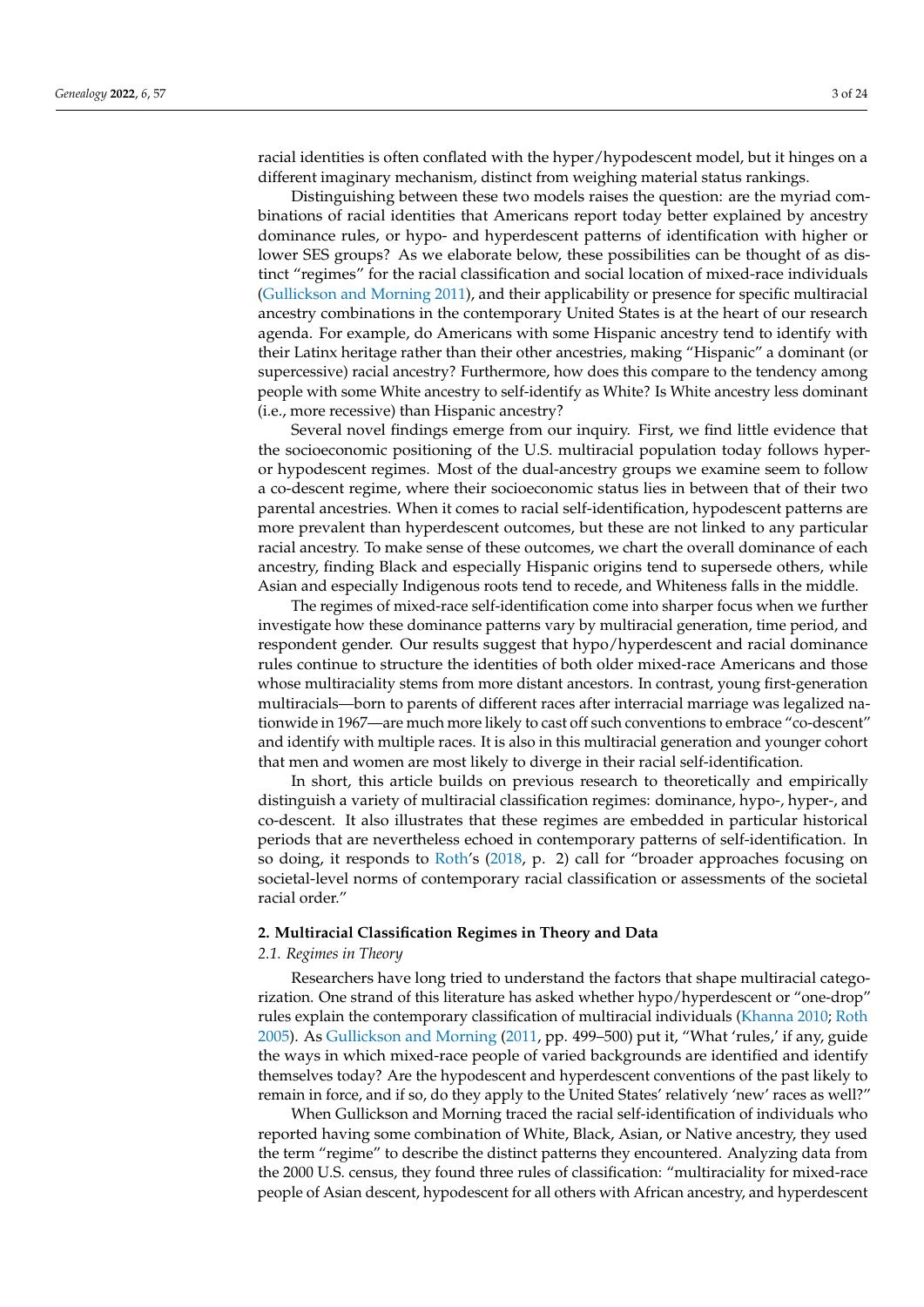for the remaining White/American Indian group" (506). They attribute the three "regimes" to the "different histories of racialization for people of Asian, African, European, and Native American origin" (506). [Gullickson and Morning'](#page-22-5)s [\(2011\)](#page-22-5) concepts of "regimes" and the aspects of "histories of racialization" that underpin them call for more thorough theorization.

We build on [Gullickson and Morning](#page-22-5) [\(2011\)](#page-22-5) to develop a more comprehensive theory of "regimes of multiracial classification." First, we understand such a regime to be a set of beliefs and norms regarding the racial classification of mixed-race individuals and groups. Multiracial regimes can thus be considered a type of "racial appraisal", which [Roth](#page-23-6) [\(2018,](#page-23-6) p. 1) defines as "the way that people classify the race of others, both particular individuals and larger groups." Such appraisals are grounded in the "racial schema" that people hold, meaning "cognitive bundle[s] of racial categories and the set of rules for what they mean, how they are ordered and relate to one another, and how to apply them to oneself and others" [\(Roth](#page-23-6) [2018,](#page-23-6) p. 3; see also [Roth](#page-23-9) [2012\)](#page-23-9). Although appraisals can be microlevel, involving one person's racial classification of a single other individual, multiracial regimes are akin to the form of appraisal that Roth calls "assessments of the societal racial order", involving widespread beliefs about the proper categorization of entire groups. Such assessments also embody evaluations of the merit, worth, or rank of racial ancestries in a social hierarchy, so stereotypes figure in appraisals too.

Our concept of regimes departs from Roth's appraisal model in two key respects, however. While her focus is on observed race—that is, the racial categories that others ascribe to a person or group [\(Roth](#page-23-10) [2016\)](#page-23-10)—we include both self-identification and other- (or "external") classification when we refer to "multiracial categorization." In other words, multiracial categorization regimes are not only imposed by others; to some extent, they are also embraced and enacted by mixed-race people themselves. The White supremacism that gave rise to the "one-drop rule", for example, has not prevented generations of Africandescent Americans from cleaving to it [\(Williamson](#page-23-11) [1980\)](#page-23-11).

We also depart from Roth in that our conceptualization underscores that multiracial regimes are not only about categorization; in addition to this cultural, representational aspect, they have a fundamentally structural dimension. Regimes are an example of what [Omi and Winant](#page-23-12) [\(2014,](#page-23-12) p. 56) call a "racial project", which is "simultaneously an interpretation, representation, or explanation of racial dynamics, and an effort to reorganize and redistribute resources along particular racial lines." After all, racial assignment is never an end in itself; at stake is the treatment, the opportunities, the oppression, rights and exclusions that accrue to a given racial position [\(Bonilla-Silva](#page-22-6) [1996\)](#page-22-6). Accordingly, racial regimes also reflect the roles and institutions, the laws and policies, that shape people's life experiences. Historically in the United States, such racialized social structures have dictated everything from where people lived, the occupations they practiced, to whom they might marry [\(Berry](#page-22-7) [1963;](#page-22-7) [Williamson](#page-23-11) [1980;](#page-23-11) [Hollinger](#page-22-1) [2003\)](#page-22-1).

Multiracial regimes are themselves the product of particular historical contexts—social, political, economic, and legal. As [Xu et al.](#page-23-13) [\(2021,](#page-23-13) p. 1610) observe, "The possibility and prevalence of interracial unions, as well as the treatment of their offspring, were shaped by historical circumstances; policies, laws, and other institutions consolidated particular social rules for categorizing mixed-ancestry individuals by race, and changing political and economic conditions fostered certain types of interracial union at some times and not others." Black–Indigenous mixture in the United States, for example, tends to have taken place in a much earlier time period than Asian–White unions. For this reason, [Xu et al.](#page-23-13) [\(2021,](#page-23-13) p. 1625) describe "different multiracialisms, with distinct logics and experiences." Their research suggests, moreover, that distinct regimes apply not just to groups with different combinations of racial ancestries, but also to different multiracial generations (for example, first-generation "biracials" with parents of different races), and even to men and women differently.

Finally, historically rooted multiracial regimes will also vary in terms of their novelty and endurance. [Omi and Winant'](#page-23-12)s [\(2014,](#page-23-12) p. 55) concept of racial formation—"the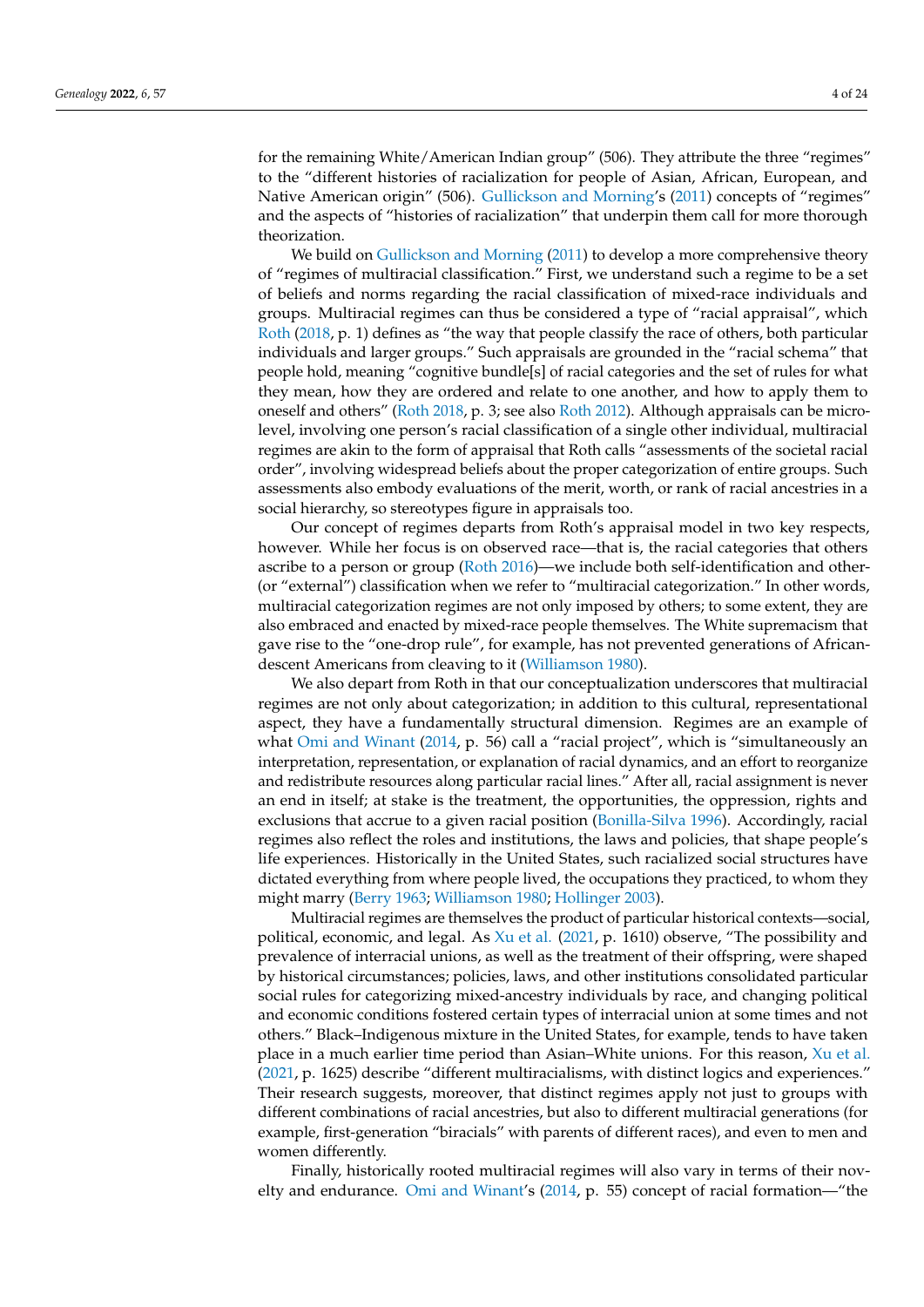sociohistorical process by which racial categories are created, inhabited, transformed, and destroyed"—clearly applies to multiracial classification regimes. [Gullickson and Morning](#page-22-5) [\(2011,](#page-22-5) pp. 499, 509) contrasted "old" or "historical" regimes pertaining to Americans with White, Black, and/or Indigenous ancestry to "new" or "immigrant" regimes involving Americans with Asian ancestry; [Xu et al.](#page-23-13) [\(2021,](#page-23-13) p. 1624) refer to these as "established" versus "emergent" regimes and include Americans with Hispanic ancestry among the latter. Both perspectives recognize that at any given moment, a certain constellation of regimes prevails, some waxing and some on the wane.

## *2.2. Beyond Hypo/Hyperdescent: Dominance Regimes of Multiracial Classification*

Our approach builds on an empirical strategy of "nested rules" used by [Gullickson and](#page-22-5) [Morning](#page-22-5) [\(2011\)](#page-22-5) to gauge the dominance of certain racial ancestries over others in the selfidentification patterns of mixed-ancestry individuals. Their approach implicitly suggested a dominance framework: by associating each of these rules with a particular racial ancestry first Asian, then Black, then American Indian or Alaska Native—they effectively attributed a certain governing or supercessive quality to each. In their framework, Asian ancestry entailed the broadest rule, implying it was the most dominant ancestry: on the 2000 census, the modal outcome for all part-Asian ancestry groups was multiple-race self-identification. After that, a second, nested rule applied to the remaining combinations without Asian ancestry: if they had Black ancestry, their modal self-identification was "Black." So, in these data, Blackness could be said to be less dominant than Asianness in determining identity outcomes.

[Xu et al.](#page-23-13) [\(2021,](#page-23-13) p. 1610) extended [Gullickson and Morning'](#page-22-5)s [\(2011\)](#page-22-5) nesting of classification regimes by explicitly articulating the concept of racial supercession and recession in multiracial self-identification. Relying on the literature on mixed-race identities past and present, they assigned their multiracial respondents to one of four nested and mutually exclusive racial classification regimes that attributed decreasingly dominant tendencies, respectively, to Black, Hispanic, Asian, and Indigenous ancestry based on historical observation. (A residual category contained those who reported "White" plus "Other" ancestry).

However, prior research has elided the conceptual distinction between hypo/ hyperdescent rules, on one hand, and supercession/recession patterns on the other. Yet, the two models are rooted in different logics and predict distinct patterns of multiracial self-identification. Hypo/hyperdescent rules are anchored in the socioeconomic status of racial groups, whereas racial ancestry dominance need not be determined by economic and political standing alone. We cannot assume that dominance conventions such as the one-drop rule are the same as hypo- and hyperdescent identity structures; as we explain in the next section, they can produce divergent outcomes.

### **3. Data and Methods**

To investigate racial classification regimes empirically, we draw on data from the Pew Research Center's 2015 Survey of Multiracial Adults. This survey is the first to collect self-reported racial ancestry across multiple generations, along with socioeconomic status and measures of self-identification. Drawing on a nationally representative online research panel of 22,719 U.S. adults recruited by probability sampling [\(Pew Research Center](#page-23-14) [2015\)](#page-23-14), the survey asks respondents to report the races or origins of themselves, their mother, father, grandparents, and great-grandparents and earlier generations. Based on this selfidentification and ancestry data, an additional set of questions was asked to a smaller sample of individuals identified as multiracial by Pew. Our analyses draw on the full screening sample to investigate patterns of racial self-identification among multiracial Americans.

We consider individuals to be multiracial if they included more than one race in their descriptions of their family origins (regardless of how they personally self-identify; see below). Furthermore, we count "Hispanic, Latino, or Spanish origin" as a racial category for the purposes of both ancestry reports and racial self-identification. This decision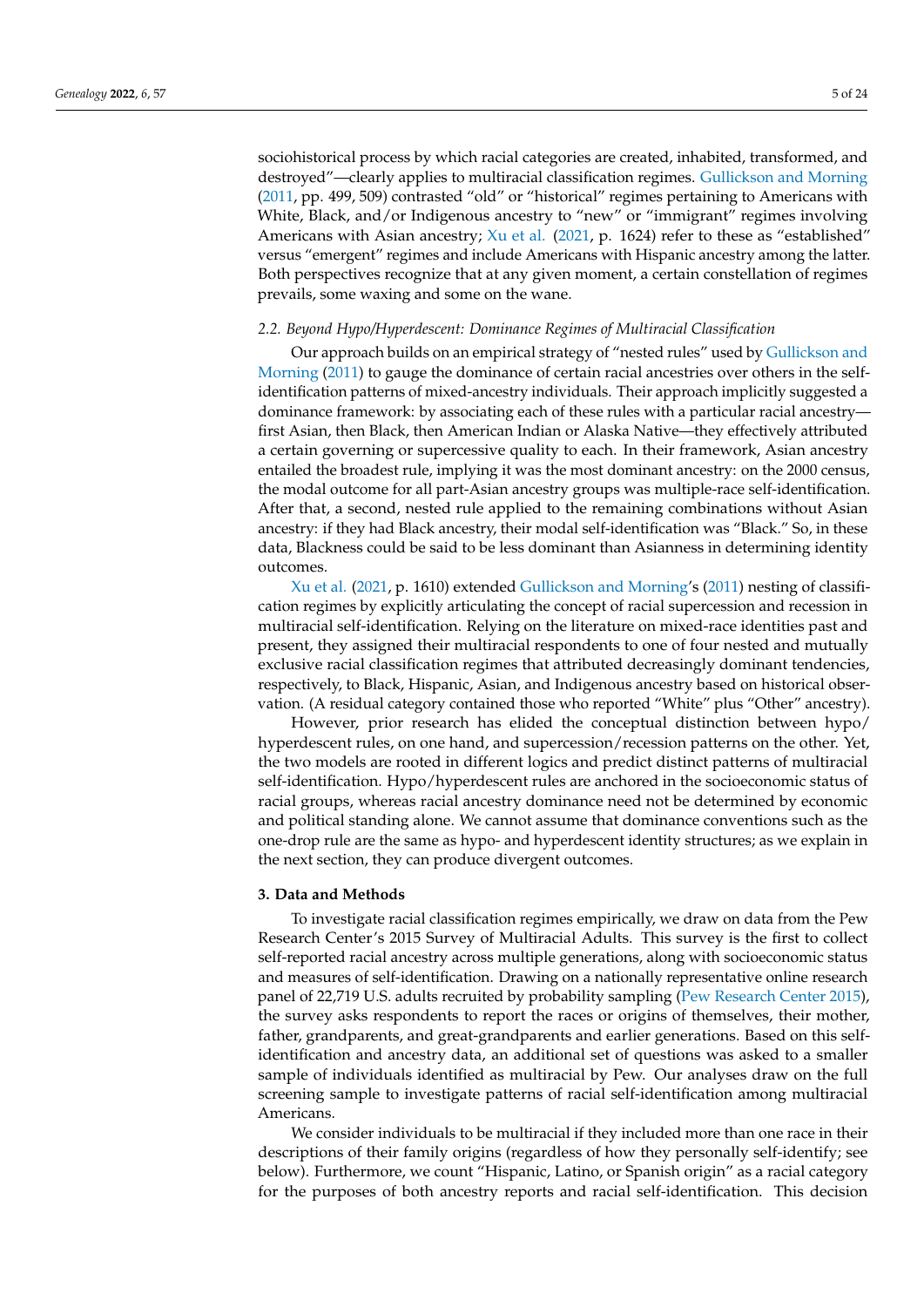yields a larger multiracial population than reported by the U.S. Census, but we believe it also more precisely captures the contemporary racialization of people with Hispanic, Latino, or Spanish origins in the United States. For a full discussion of this approach, see [Xu et al.](#page-23-13) [\(2021\)](#page-23-13).

<span id="page-5-0"></span>We also limit the scope of our study in two ways. First, we exclude the small number of respondents who report Native Hawaiian or Other Pacific Islander (NHOPI) ancestry alone or in combination ( $N = 68$ ). Given the unique history of racial mixing within this population and its small sample size, $1$  our data do not allow us to make claims about classification regimes for NHOPI ancestry. Thus, the category we refer to as "Indigenous" includes only those who report American Indian or Alaska Native ancestry. Second, we limit our analyses to respondents with no more than two reported ancestries for ease of exposition. Our analyses cover the seven largest dual-ancestry combinations in our sample: White– Indigenous, White–Hispanic, White–Black, Black–Indigenous, Asian–White, Indigenous– Hispanic, and Black–Hispanic. Although other dual-ancestry combinations, such as Asian– Black, were also reported in the survey, their small sizes prohibited their inclusion in the three- and four-way cross-tabulations that comprise the bulk of our analyses.

# *3.1. Measuring Regimes: Socioeconomic Status and Self-Identified Race*

As outlined above, we conceive of multiracial regimes as having both a cultural, classificatory aspect and a structural dimension of social positioning. To capture both components, we explore the SES and racial self-identification of people with mixed racial ancestry.

Socioeconomic data were measured prior to the Survey of Multiracial Adults in the annual demographic profile data collected for the online research panel. We consider two measures of SES: educational attainment and per capita household income. *Education* is measured as a continuous variable that we created by approximating years of schooling for adults age 25 and over based on the 14 education categories reported by Pew. Second, *per capita household income* is measured as a continuous variable calculated by recoding the 19 yearly income categories reported by Pew to their midpoints, and assigning a top code to the highest, open-ended income category. Household income was then divided by household size in order to determine per capita household income. Our results are not sensitive to alternative coding schemas for education or income, such as using log transformations of income or categorizing education in terms of highest degree completed.

Respondents' racial self-identification is derived from their response to the question, "What is your race or origin?" Although we consider respondents multiracial based on reporting mixed ancestry, not all such respondents selected more than one race to describe themselves; we understand individuals as self-identifying as monoracial if they report only one race for themselves (despite having reported two or more races among their ancestors). Additionally, respondents had the option to select "Some other race or origin" for themselves and write in more information. Following  $Xu$  et al. [\(2021\)](#page-23-13), we manually reviewed such responses (1.2% of the full sample) and recoded cases as necessary. For example, in some cases, we considered these respondents to be signaling a multiracial identity, as when writing in "White and Black."

#### *3.2. Analytical Strategy: Identifying Hypo/Hyperdescent, Codescent, and Dominance Regimes*

To investigate prevailing multiracial classification regimes, we first compare the SES of the largest dual-ancestry combinations to those of their constituent (or "parent") racial ancestries. We do so by considering mean years of education (Table [1\)](#page-6-0) and mean household income (Table [2\)](#page-6-1) for both single- and dual-ancestry respondents in our sample. Apart from providing a unique look at the U.S. racial hierarchy based on reported ancestry rather than racial self-identification, these SES rankings serve two purposes. First, they allow us to visualize how socioeconomically similar or dissimilar dual-ancestry groups are to their single-ancestry constituents. For example, where are people with Black and Hispanic ancestry positioned in terms of educational attainment with respect to people with only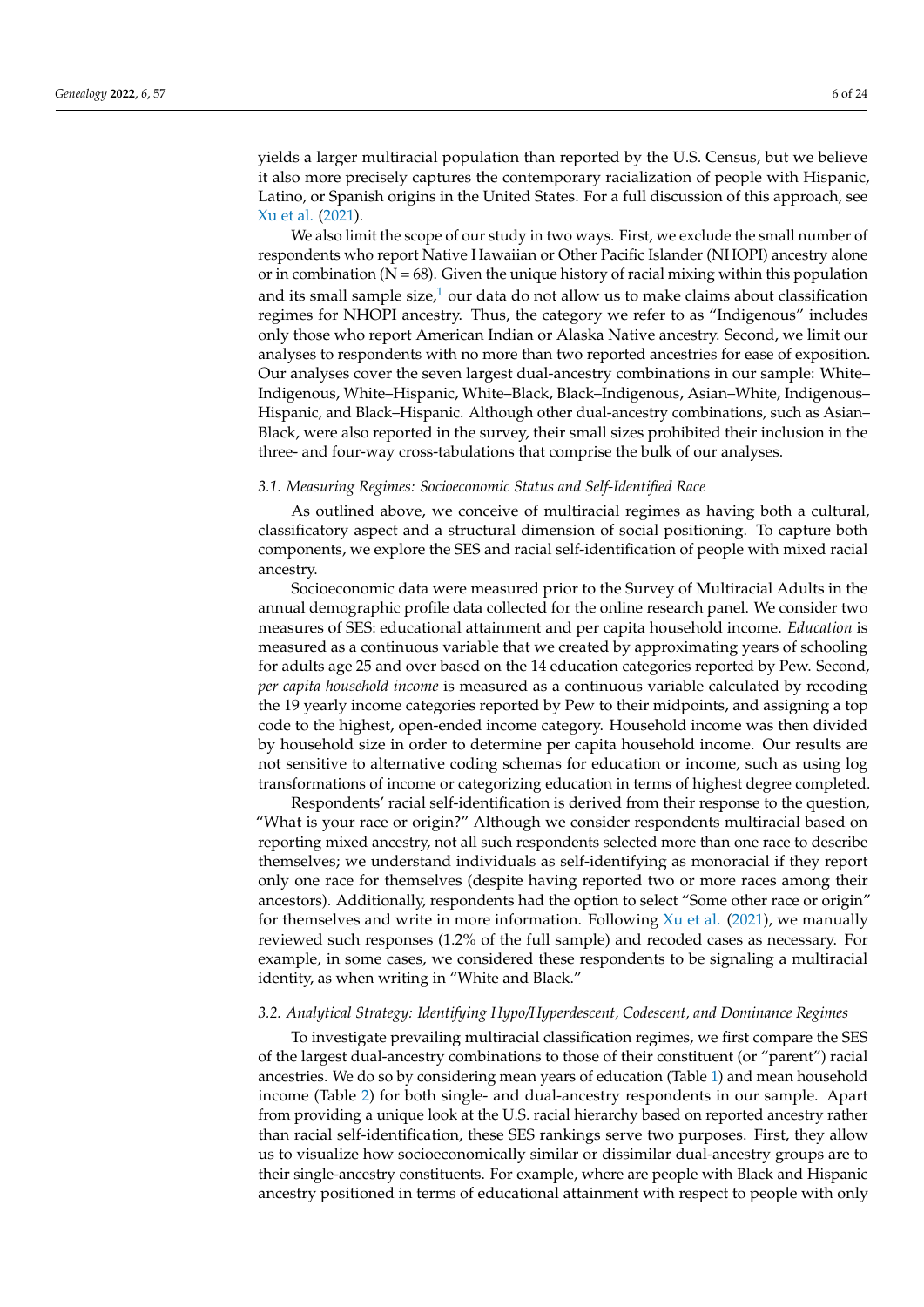Black or Hispanic ancestry, respectively? Second, the SES rankings offer guidance for classifying single-race ancestry categories as either the "higher-status" or "lower-status" parental group with respect to a given "descendent" dual-ancestry group. As we will discuss further, this is necessary for identifying whether hypodescent or hyperdescent regimes are at work.

| <b>Racial Ancestry</b> | Mean (Years) | <b>Standard Deviation (Years)</b> | N      |
|------------------------|--------------|-----------------------------------|--------|
| Asian                  | 16.01        | 2.38                              | 378    |
| Asian-White            | 15.59        | 1.99                              | 106    |
| White                  | 14.72        | 2.34                              | 15,160 |
| White-Black            | 14.45        | 2.25                              | 232    |
| White-Indigenous       | 14.34        | 2.25                              | 1566   |
| Black-Hispanic         | 14.04        | 2.68                              | 45     |
| White-Hispanic         | 14.01        | 2.67                              | 712    |
| <b>Black</b>           | 13.88        | 2.27                              | 737    |
| Black-Indigenous       | 13.74        | 2.15                              | 228    |
| Indigenous             | 13.52        | 2.85                              | 23     |
| Indigenous-Hispanic    | 12.86        | 1.70                              | 48     |
| Hispanic               | 12.43        | 3.40                              | 1386   |

<span id="page-6-0"></span>**Table 1.** Years of education by racial ancestry, respondents age 25 and older ( $N = 20,621$ ).

Source: 2015 Pew Survey of Multiracial Adults.

<span id="page-6-1"></span>

|  |  |  |  |  | <b>Table 2.</b> Yearly per capita household income by racial ancestry $(N = 21,399)$ . |  |
|--|--|--|--|--|----------------------------------------------------------------------------------------|--|
|  |  |  |  |  |                                                                                        |  |

| <b>Racial Ancestry</b> | Mean (USD) | <b>Standard Deviation (USD)</b> | N      |
|------------------------|------------|---------------------------------|--------|
| Asian                  | 40,390     | 32,446                          | 407    |
| White                  | 37,187     | 27,191                          | 15,587 |
| Asian–White            | 32,231     | 25,453                          | 114    |
| White–Black            | 30,463     | 28,092                          | 249    |
| White-Indigenous       | 29,450     | 24,089                          | 1627   |
| Black                  | 27,000     | 26,077                          | 777    |
| White-Hispanic         | 25,664     | 24,704                          | 782    |
| Black-Indigenous       | 24,199     | 24,086                          | 238    |
| Indigenous             | 24,049     | 25,552                          | 24     |
| Black-Hispanic         | 21,475     | 23,796                          | 50     |
| Indigenous-Hispanic    | 18,783     | 18,045                          | 53     |
| Hispanic               | 17,238     | 18.479                          | 1491   |

Source: 2015 Pew Survey of Multiracial Adults.

By definition, each dual-ancestry group has two constituent or parental single-race ancestries. We define the one that has greater average years of education and per capita household income as the "higher-status" group. For example, as Tables [1](#page-6-0) and [2](#page-6-1) show, for people who report Asian–White ancestry, "Asian" is the higher status ancestry and "White" the lower status, because single-ancestry Asians have a higher socioeconomic ranking, on average, than single-ancestry Whites. Yet, for the White–Black ancestry group, "White" is the higher status ancestry and "Black" the lower status, because people who report only White ancestry have higher socioeconomic standing, on average, compared to people who report only Black ancestry. For clarity, we refer to each dual-ancestry combination with the higher-status category first and the lower-status category second (i.e., Asian is higher-status relative to White, so the dual-ancestry group is referred to as "Asian–White" rather than "White-Asian").

After identifying higher-status and lower-status single-ancestry parent groups for each of our dual-ancestry combinations, we can test for the presence of hypo- or hyperdescent outcomes. If a dual-ancestry group has SES equal to or higher than that of its higher-status parent group, we consider it to follow a hyperdescent pattern. If it has SES equal to or lower than that of its low-status parent group, we consider it a case of hypodescent. Finally, if the dual-ancestry group's SES falls in between that of its two single-race constituent groups, we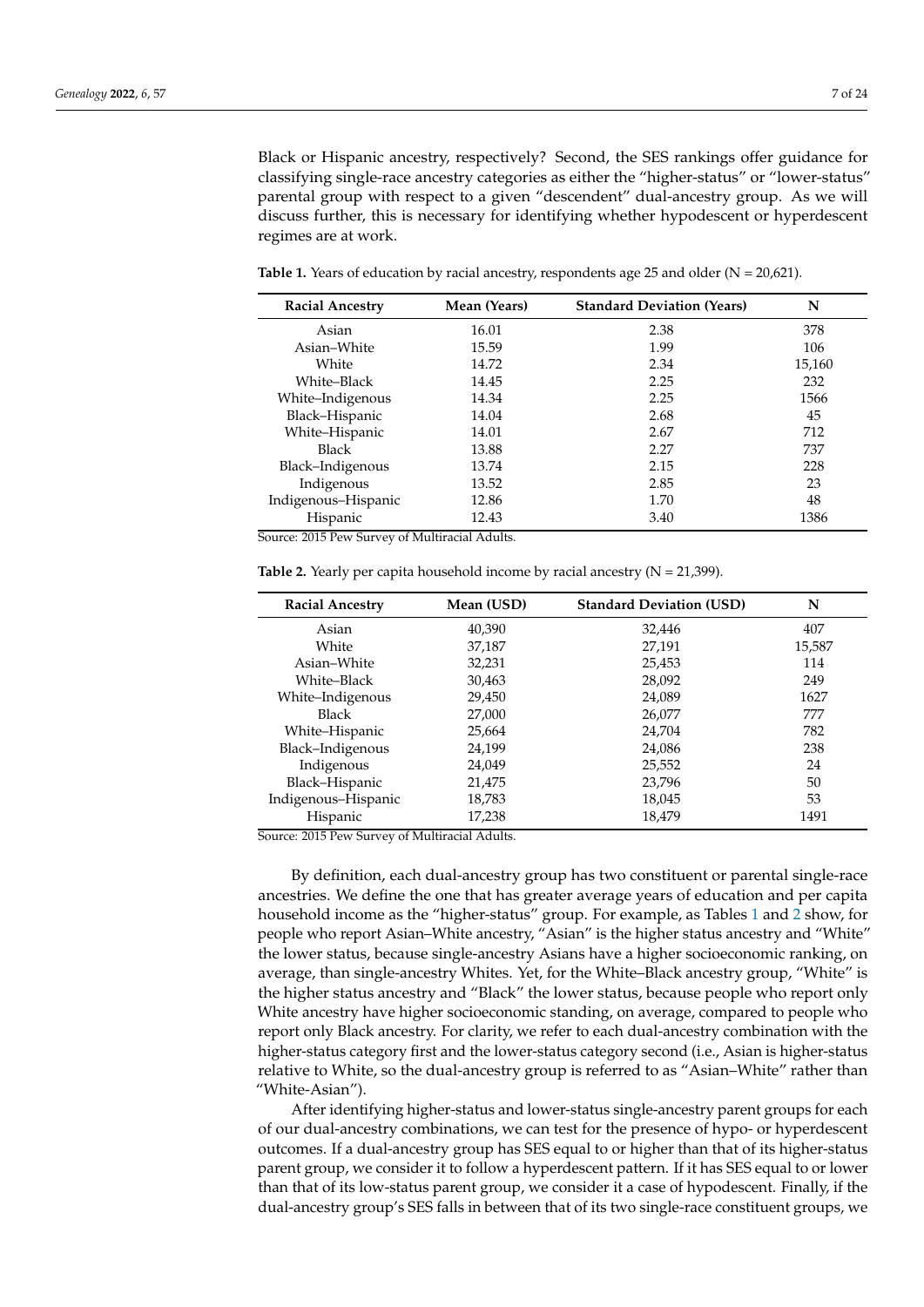label it an example of "co-descent." Taking the outcomes for all the dual-ancestry groups together, we can assess how frequent hypo-, hyper-, or co-descent cases are and come to a conclusion about which of the three types, if any, is the prevailing multiracial regime in the contemporary period.

Although we begin our analyses with data on socioeconomic status to discern hypo/ hyper/co-descent and dominance patterns, it is not the only indicator of multiracial classification regime that we use. The bulk of our analysis focuses on the racial self-identification patterns of each dual-ancestry group. For each ancestry combination, we calculate the percentage of multiracial individuals who self-identify (1) with their higher-status constituent single race, (2) with their lower-status constituent single race, or (3) with both of those races. This offers another way to determine whether a given dual-ancestry group follows a hyper-, hypo-, or codescent regime. Again, taking the identification patterns for all dual-ancestry groups together, we assess the extent to which a hyper-, hypo-, or co-descent regime appears to prevail overall.

As we have suggested, however, there exists an alternative organizing scheme for multiracial classification: the "dominance" framework. In this approach, multiracial groups' categorization is determined by which of their ancestral groups is collectively viewed as racially dominant or determinative, and not necessarily by which holds the highest socioeconomic status. A dominance mechanism could predict a set of outcomes that might well differ from a hypo- or hyper-descent regime. (It also excludes codescent). For example, in a classic "one drop of Black blood" dominance regime, all dual-ancestry combinations with some African ancestry would be categorized and treated as Black. However, in a purely hypodescent regime, people with Black–Indigenous and Black–Hispanic ancestry would be treated as Indigenous and as Hispanic, respectively, given that both Indigenous and Hispanic people have lower socioeconomic status in contemporary data (see Tables [1](#page-6-0) and [2\)](#page-6-1). For a comparison of the different racial classification outcomes associated with dominance, hypo-, hyper-, or co-descent regimes, see Table [3.](#page-7-0)

|                         | <b>Modal Racial Self-Identification and SES Proximity</b><br>under the Following Models: |                                                                              |                                                                           |                                                                      |  |  |  |  |  |
|-------------------------|------------------------------------------------------------------------------------------|------------------------------------------------------------------------------|---------------------------------------------------------------------------|----------------------------------------------------------------------|--|--|--|--|--|
|                         | DOMINANCE <sup>1</sup><br>(dominant identity<br>and SES<br>proximity)                    | HYPODESCENT <sup>2</sup><br>(lower-status)<br>identity and SES<br>proximity) | <b>HYPERDESCENT 2</b><br>(higher-status<br>identity and SES<br>proximity) | CODESCENT <sup>2</sup><br>(dual identities<br>and in-between<br>SES) |  |  |  |  |  |
| Asian–White             | White                                                                                    | White                                                                        | Asian                                                                     | Asian-White                                                          |  |  |  |  |  |
| White-Black             | Black                                                                                    | <b>Black</b>                                                                 | White                                                                     | White-Black                                                          |  |  |  |  |  |
| White–Indigenous        | White                                                                                    | Indigenous                                                                   | White                                                                     | White-<br>Indigenous                                                 |  |  |  |  |  |
| White-Hispanic          | Hispanic                                                                                 | Hispanic                                                                     | White                                                                     | White-Hispanic                                                       |  |  |  |  |  |
| Black-Hispanic          | Hispanic                                                                                 | Hispanic                                                                     | Black                                                                     | Black-Hispanic                                                       |  |  |  |  |  |
| Black-Indigenous        | Black                                                                                    | Indigenous                                                                   | Black                                                                     | Black-<br>Indigenous                                                 |  |  |  |  |  |
| Indigenous-<br>Hispanic | Hispanic                                                                                 | Hispanic                                                                     | Indigenous                                                                | Indigenous-<br>Hispanic                                              |  |  |  |  |  |

<span id="page-7-0"></span>**Table 3.** Distinguishing regimes: A theoretical table of predicted outcomes for dual-ancestry groups.

Notes: <sup>1</sup> Predicted outcomes based on our empirical dominance ranking (in Section [4.2.2\)](#page-11-0). <sup>2</sup> Based on socioeconomic outcomes for Asian, White, Black, Indigenous, and Hispanic single-race groups (Tables [1](#page-6-0) and [2\)](#page-6-1).

We mine our respondents' racial self-identification data to empirically deduce which single ancestries (e.g., Asian, Black) seem to dominate in their identity choices. Using the percentages of individuals in each dual-ancestry pairing who identified with one racial ancestry or the other (or both), we learn which single-race identities are more frequently chosen over their "competing" options. This, in turn, allows us to rank racial ancestries overall in terms of how dominant versus dominated they are, or how supercessive versus recessive. In a tripartite system such as the one historically described in the U.S., if most people with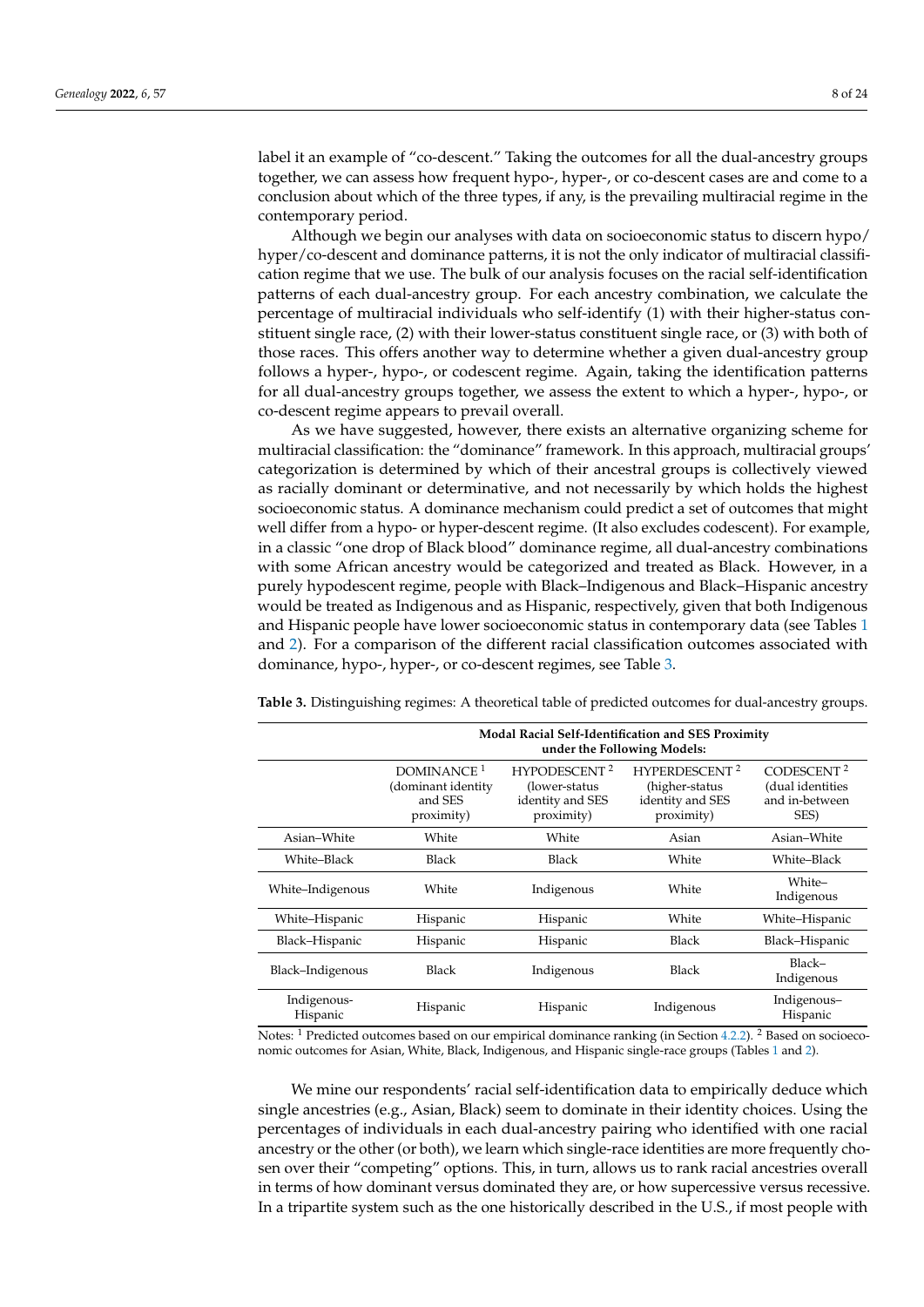Black–White ancestry self-identify as Black, most people with Black–Indigenous ancestry self-identify as Black, and most people with White–Indigenous ancestry self-identify as White, the dominance hierarchy ranks Blackness as most supercessive (both part-Black groups identify as Black), Whiteness as less supercessive (only one of the part-White groups identifies as White), and indigeneity as recessive (neither of the part-Indigenous groups identify as Indigenous). Moreover, a dominance logic better describes such a context than either hyper- or hypo-descent, each of which holds only partially true in this example.

## *3.3. Period, Generation, and Gender*

If we think of racial ancestry combinations (e.g., Black–Indigenous, Asian–White) as the key independent variable in our analysis, associated with particular multiracial regimes that shape racial self-identification, then we consider three other variables as playing an additional or intervening role in this process. First, we examine racial identification by *time period*, measured by whether a respondent was born before or after the landmark *Loving v. Virginia* U.S. Supreme Court decision in 1967. The *Loving* case legalized interracial marriage across the United States and represents a turning point in the widespread acceptance of miscegenation. Time period is an important dimension of racial classification regimes, as it dictates the structural and cultural dynamics around racial mixing in a given era [\(Xu et al.](#page-23-13) [2021\)](#page-23-13). We posit that those born in 1967 or earlier are less likely to identify as multiracial than those born after the *Loving* decision.

Second, we examine how *multiracial generation* is associated with respondents' selfidentification. We identify generational locus by tracing the first interracial union in a respondent's family tree (see [Morning and Saperstein](#page-23-15) [2018\)](#page-23-15). We consider respondents to be *first-generation* if they categorize their parents as different single races (e.g., White mother and Asian father) and earlier ancestors with those same races. Respondents are categorized as *second-generation* if they identify the first interracial union in their family tree in their grandparents' generation (e.g., White maternal grandmother and Asian maternal grandfather). In other words, second-generation respondents are not the first generation to have multiple ancestries in their family. We consider respondents to be *third- or highergeneration* if they categorize their great-grandparents or earlier ancestors as a different race than any of the more recent members of their family tree (i.e., parents and grandparents). Following [Morning and Saperstein](#page-23-15) [\(2018\)](#page-23-15), we expect first-generation respondents to report greater multiple-race self-identification than those in higher generations.

Finally, we examine the role of gender. Unfortunately, the Pew data are limited to a single binary report as "female" or "male" that conflates the concepts of sex assigned at birth and current gender. Despite this limitation, we interpret our results in terms of differences between "women" and "men" because cisgender people are currently estimated to account for nearly 99% of all U.S. adults [\(Saperstein and Westbrook](#page-23-16) [2021\)](#page-23-16). Multiraciality has long been considered more common among women than men [\(Davenport](#page-22-9) [2016;](#page-22-9) [Renn](#page-23-17) [2012\)](#page-23-17). Yet, as  $Xu$  et al. [\(2021\)](#page-23-13) reveal, this pattern is only true for first-generation women with mixed ancestry; men who are second-generation and above are more likely than similar women to self-identify as multiracial. Thus, we consider the combined influence of gender and generation on patterns of self-identification among those with mixed ancestry.

We present only descriptive analyses in this paper. Results from multivariable regression support the conclusions based on our descriptive tables (see Appendix [A\)](#page-20-0), but patterns of statistical significance should be interpreted with caution given the relatively sparse cells for the smaller dual-ancestry combinations.

#### **4. Findings**

# *4.1. Co-Descent and Conflicting Socioeconomic Patterns of Hypo- and Hyperdescent*

First, we examined the socioeconomic status of each dual-ancestry group relative to their "parental" racial ancestries. Tables [1](#page-6-0) and [2](#page-6-1) rank single- and dual-ancestry groups on education and per capita household income, respectively. Importantly, they reveal a shared socioeconomic hierarchy, where single-ancestry groups are arranged in the following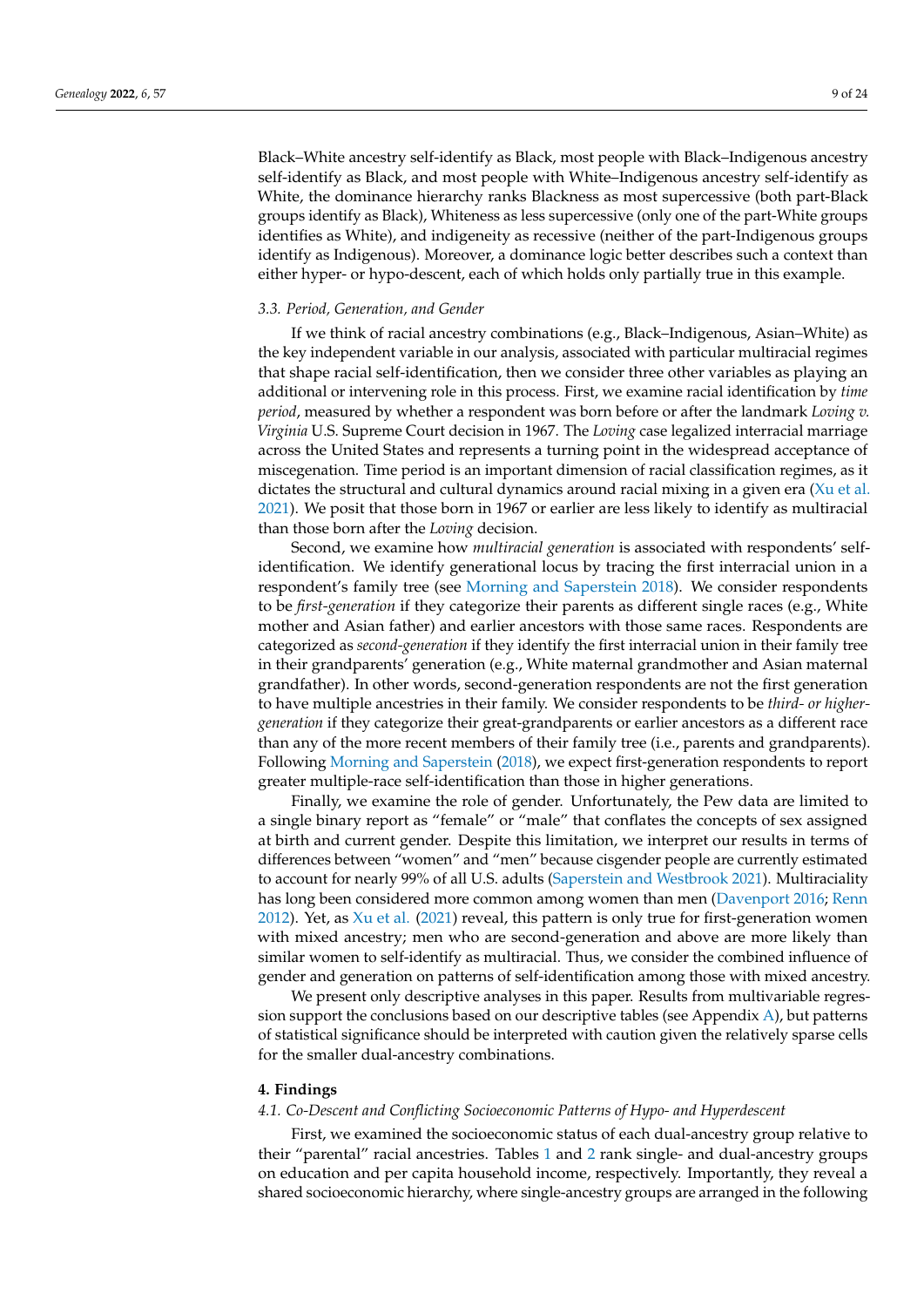descending order of status: (1) Asian, (2) White, (3) Black, (4) Indigenous, and (5) Hispanic. This finding departs from the typical racial hierarchy in existing research, which tends to find Black Americans and Indigenous Americans at the bottom of the socioeconomic hierarchy, and Hispanic Americans in the middle [\(Guluma and Saperstein](#page-22-10) [2022\)](#page-22-10). This difference likely stems from two sources: first, we use reported ancestry rather than racial self-identification. Second, our data were collected using a "combined question" format that included Hispanic, Latino, and Spanish origin alongside the other racial categories in our analysis, rather than presenting it as a separate question. The "combined question" method yields lower nonresponse and higher test–retest reliability [\(Mathews et al.](#page-23-18) [2017\)](#page-23-18), but the generalizability of our results awaits broader adoption of this question format.

What is most important about the rankings in Tables [1](#page-6-0) and [2,](#page-6-1) however, is they help us assess what kind of multiracial classification regimes are in force. By comparing dualancestry groups' socioeconomic standings to those of single-ancestry groups and determining whether they are more similar to their higher- or lower-status parent racial groups, we can investigate whether hypo-, hyper-, or co-descent conventions seem to be at work.

Overall, Tables [1](#page-6-0) and [2](#page-6-1) indicate that the socioeconomic outcomes of dual-ancestry groups usually lie in between those of their single-race ancestries. For example, the average education and household income for people who report Black–Indigenous ancestry fall in between the mean levels for people who report only Black ancestry or only Indigenous ancestry. Of the 14 dual-ancestry outcomes we show across the two tables, just two deviate from this pattern: on average, people who report Black–Hispanic ancestry have more years of schooling than their single-ancestry counterparts, and people who report Asian–White ancestry have lower per capita household income than people who report only Asian or only White ancestry. These exceptions aside, the general rule seems to be one of co-descent, rather than hyper- or hypodescent, as the dual-ancestry groups we study overwhelmingly report socioeconomic characteristics that blend those of their higher- and lower-status parental ancestries. Moreover, the differences between each dual-ancestry outcome and their ancestral "parents" are all statistically insignificant. Such prevalent patterns of codescent are inconsistent with a "dominance" framework of supercessive and recessive single-race ancestries.

That said, the results also suggest that dual-ancestry groups "lean" toward one parental ancestry or another, and they do so in remarkably consistent fashion. When it comes to education, all of the dual-ancestry combinations are closer to their higher-status parent ancestry than to the lower. To return to the Black–Indigenous example, their average 13.74 years of schooling is closer to the 13.88 years reported by respondents who report only Black ancestry than it is to the 13.52 years for respondents who report only Indigenous ancestry. Given we may be underestimating meaningful differences by relying on statistical significance alone, particularly for the small dual-ancestry combinations in our sample, these outcomes might be taken as evidence of a multiracial regime that tends–across the board–toward hyperdescent rather than co-descent.

Outcomes on per capita household income, however, lean in exactly the opposite direction: towards hypodescent. Here, all dual-ancestry groups are closer to their lowerstatus parent ancestry than to the higher one. Examining the Black–Indigenous case again, their mean per capital household income of USD 24,199 is much closer to the mean of USD 24,049 for people reporting only Indigenous ancestry than to the mean of USD 27,000 for people reporting only Black ancestry.

Using socioeconomic characteristics to gauge the status positioning of people with mixed racial ancestry, then, does not provide clear support for a either a hypo- or hyperdescent structure in the contemporary United States. Not only do different indicators—here, education and income—point in different directions, but they do not clearly differentiate specific racial ancestries. Black-ancestry combinations are no more or less likely than White-, Asian-, Hispanic- or Indigenous-ancestry combinations to follow hypo- or hyperdescent patterns. This finding runs contrary to longstanding assumptions about the unique salience of hypo/hyperdescent rules for particular racial ancestries.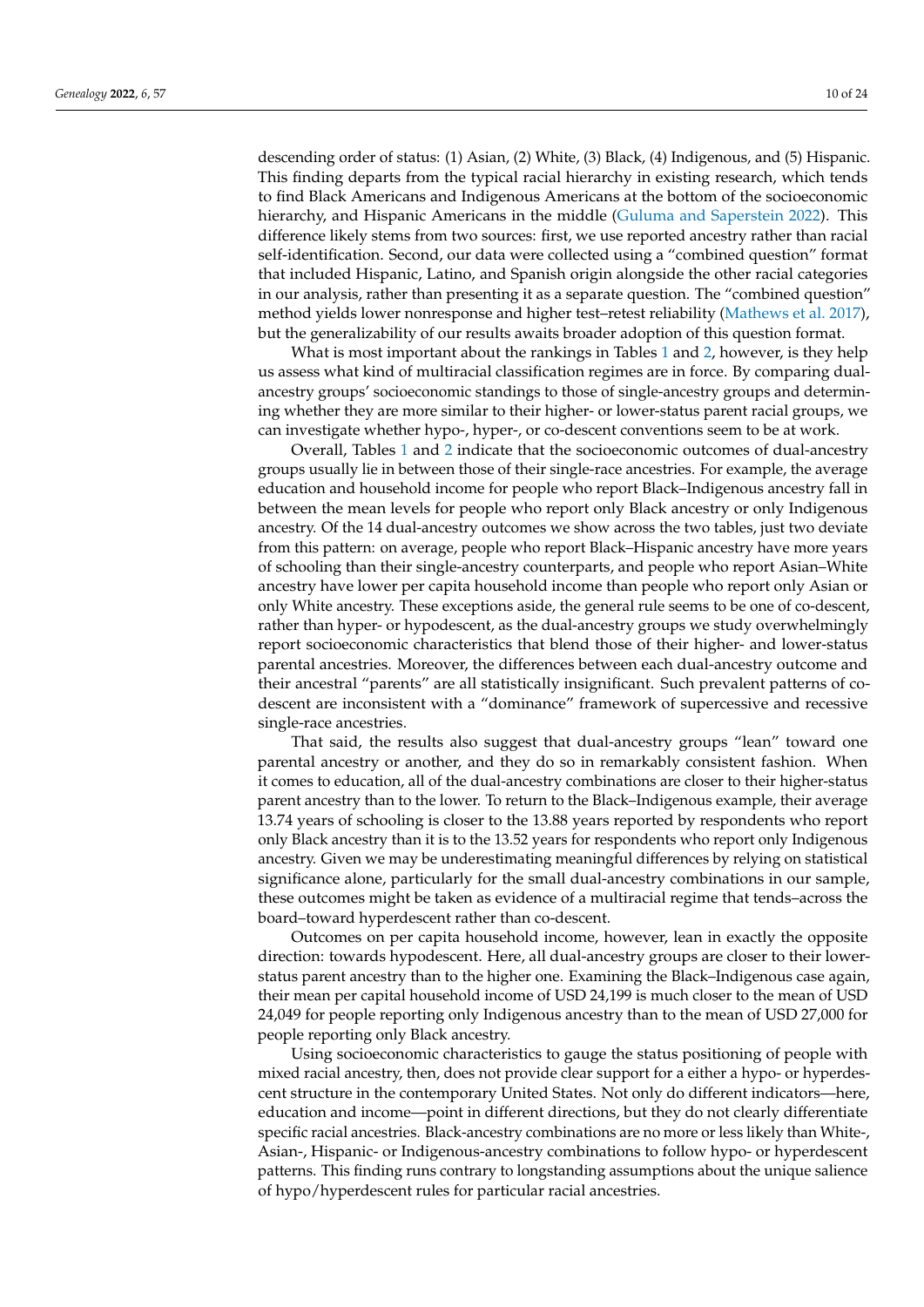## *4.2. Racial Self-Identification Patterns*

If socioeconomic outcomes are one way to gauge the social positioning of people with mixed ancestry, another equally if not more meaningful approach is to explore the racial identities they report for themselves. In Table [4,](#page-10-0) we present the distribution of racial self-identification for each of the dual-ancestry groups in our sample. Specifically, drawing on the patterns of socioeconomic status in Tables [1](#page-6-0) and [2,](#page-6-1) we report the percentage of each combination's members who identified with: (1) their higher-status single race; (2) both parental races (i.e., "MR" or multiracial); or (3) their lower-status single race. This allows us to search for evidence of co-descent, along with either hypo- or hyperdescent selfidentification, or broader patterns of dominant/supercessive versus dominated/recessive racial ancestries. We report the classification regime implied by the identification pattern for each ancestry combination alongside the relevant percentages in Table [4.](#page-10-0)

|              | Asian                          |   |                                | <b>Black</b> |                                             | Indigenous | Hispanic                                    |      |
|--------------|--------------------------------|---|--------------------------------|--------------|---------------------------------------------|------------|---------------------------------------------|------|
| White        | A: 20.7<br>MR: 57.7<br>W: 21.6 | C | W: 11.0<br>MR: 15.5<br>B: 73.5 | $H-$         | W: 73.0<br>MR: 23.4<br>I: 3.5               | $H_{+}$    | W: 16.9<br>MR: 40.9<br>H: 42.3              | $H-$ |
|              | $N = 111$                      |   | $N = 245$                      |              | $N = 1618$                                  |            | $N = 781$                                   |      |
| <b>Black</b> | $\mathbf{x}$                   |   |                                |              | B: 89.9<br>MR: 8.8<br>I: $1.3$<br>$N = 238$ | $H+$       | B: 36.0<br>MR: 18.0<br>H: 46.0<br>$N = 50$  | $H-$ |
| Indigenous   | $\mathbf{x}$                   |   |                                |              |                                             |            | I: $2.0$<br>MR: 25.5<br>H: 72.6<br>$N = 51$ | $H-$ |
| Hispanic     | $\mathbf{x}$                   |   |                                |              |                                             |            |                                             |      |

<span id="page-10-0"></span>**Table 4.** Racial self-identification patterns and hypo/hyperdescent outcomes for dual-ancestry respondents (%).

Notes: (1) x indicates data not shown for ancestry combinations with fewer than 50 cases. (2) Cases of codescent labelled with a "C"; hyperdescent with an "H+"; and hypodescent with an "H−". (3) Single-race categories are classified as higher and lower status based on their position in the contemporary SES hierarchy according to data on education and income from the Pew sample (see Tables [1](#page-6-0) and [2\)](#page-6-1).

# 4.2.1. Evidence of Hypo/Hyperdescent?

Consistent with our findings on education and income, no clear patterns of hypo- or hyperdescent emerge from the respondents' racial self-identification. If we define hyperdescent as a dual-ancestry group's modal self-identification with their higher-SES ancestry, then we find hyperdescent in only two cases: among people who report White–Indigenous ancestry or Black–Indigenous ancestry. At first glance, this confirms the traditional hypothesis of hyperdescent among mixed-race Indigenous people. However, the Indigenous–Hispanic ancestry pairing follows a pattern of hypodescent, with the vast majority of individuals who report this ancestry combination identifying with their lower-SES single-race Hispanic counterparts.

Overall, we find hypodescent outcomes are more common, though not universal. Four dual-ancestry combinations demonstrate hypodescent, meaning their modal selfidentification is with their lower-SES racial ancestry: White–Black, White–Hispanic, Black– Hispanic, and Indigenous–Hispanic. The most consistent rule then is hypodescent for people with Hispanic ancestry rather than people with Black ancestry, as is commonly assumed.

The lack of co-descent patterns in the self-identification data overall, contrasts with the overall tendency toward codescent we find in our SES data. Asian–White ancestry is the only combination that demonstrates a co-descent regime, with multiracial as the modal self-identification (58% of respondents). Moreover, Asian–White ancestry respondents who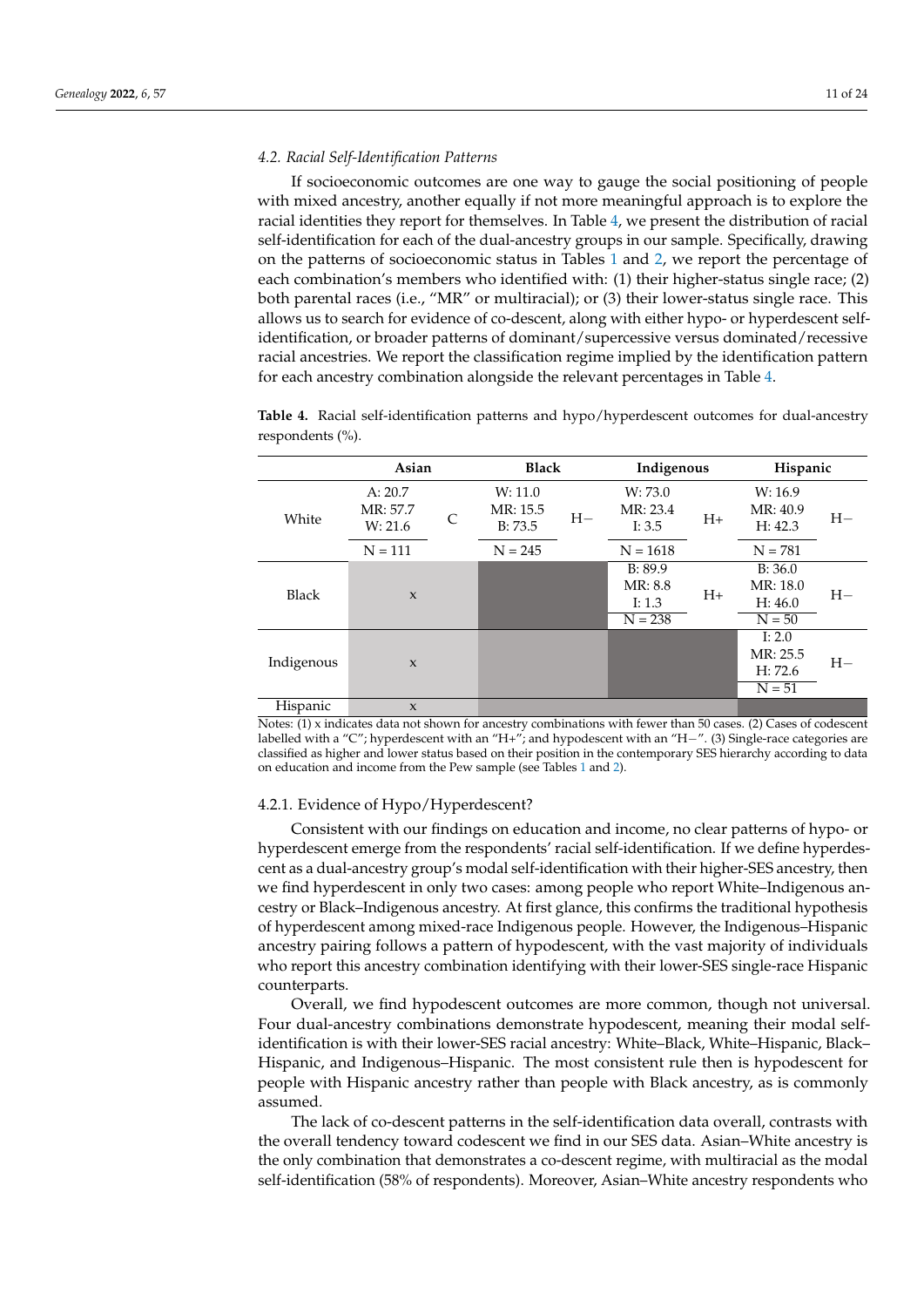identify with single races are nearly equally likely to identify with the higher-status Asian category (21%) as with the lower-status White category (22%).

#### <span id="page-11-0"></span>4.2.2. Empirical Racial Dominance Ranking

As neither hyper/hypodescent nor codescent logic seem to structure multiracial selfidentification outcomes in a systematic way, we propose an alternative way to think about these results. Simply put, we rank each single-race ancestry (e.g., Asian, Black) according to how frequently respondents identify with it in dual-ancestry pairings. For example, monoracial Black identity dominates in two out of its three dual-ancestry combinations (Table [4\)](#page-10-0). For people who report White–Black ancestry, "Black" (73%) is the most common self-identification, and about 1 in 10 identify as single-race White. Single-race Black identification also dominates when it is the higher-SES of the two ancestry groups: people who report Black–Indigenous ancestry identify only as Black by a wide margin (90%), followed by multiracial (9%) then Indigenous only (1%). However, people who report Black–Hispanic ancestry are most likely to identify as Hispanic (46%), even though it is the lower-SES category.

Revisiting Table [4](#page-10-0) in light of such dominance contests, we observe the following:

"Hispanic" self-identification dominates in all 3 of its 3 pairs;

"Black" dominates in 2 of its 3 pairs;

"White" dominates in 1 of its 4 pairs;

"Asian" dominates in 0 of its 1 pair;

"Indigenous" dominates in 0 of its 3 pairs.

These results suggest at least two key corrections to longstanding thinking about regimes of self-identification for mixed-race Americans. One is that Blackness may not be the ultimate one-drop rule; in our results, Hispanicity proved to be an even more salient identity. The other is that racial ancestries are not entirely dominant or dominated. Instead, we find a gradient of supercession to recession, with relatively "strong"—or "marked" [\(Zerubavel](#page-23-19) [2018\)](#page-23-19)—ancestries like Hispanic and Black currently exerting a greater pull on mixed-race individuals' self-identification than those like White, Asian, or Indigenous ancestries. As the SES finding of co-descent also showed, mixed-race classification in the 21st century is a heterogeneous outcome, rather than one beholden to simple rules.

# *4.3. Gender, Generation, and Period Effects on Multiracial Self-Identification*

Given that racial ancestry combinations do not demonstrate a clear pattern of hypoor hyperdescent patterns in socioeconomic or self-identification outcomes, we next explore whether such rules have a place in classification regimes that are demarcated not only by ancestry combination but also by time period, generation, and gender.

### 4.3.1. Cohorts Born before and after the 1967 Demise of Anti-Miscegenation Laws

We first examine patterns of racial identification by time period, to account for the distinctive historical contexts in which multiracial categorization regimes evolve. We find strong evidence that multiple-race self-identification is more common among those born after the landmark 1967 U.S. Supreme Court case, *Loving v. The State of Virginia* than among their older dual-ancestry counterparts (Table [5\)](#page-12-0). This finding holds across all ancestry combinations. Significantly, multiracial is the modal identity among all groups with part-White ancestry in the post-Loving period. In addition, the percentage of individuals identifying as single-race White drops off among post-Loving Asian–White, White–Black, and White–Indigenous respondents. (The exception is people who report White–Hispanic ancestry born post-Loving, for whom single race White identity remains at a similar level to that of those born pre-Loving).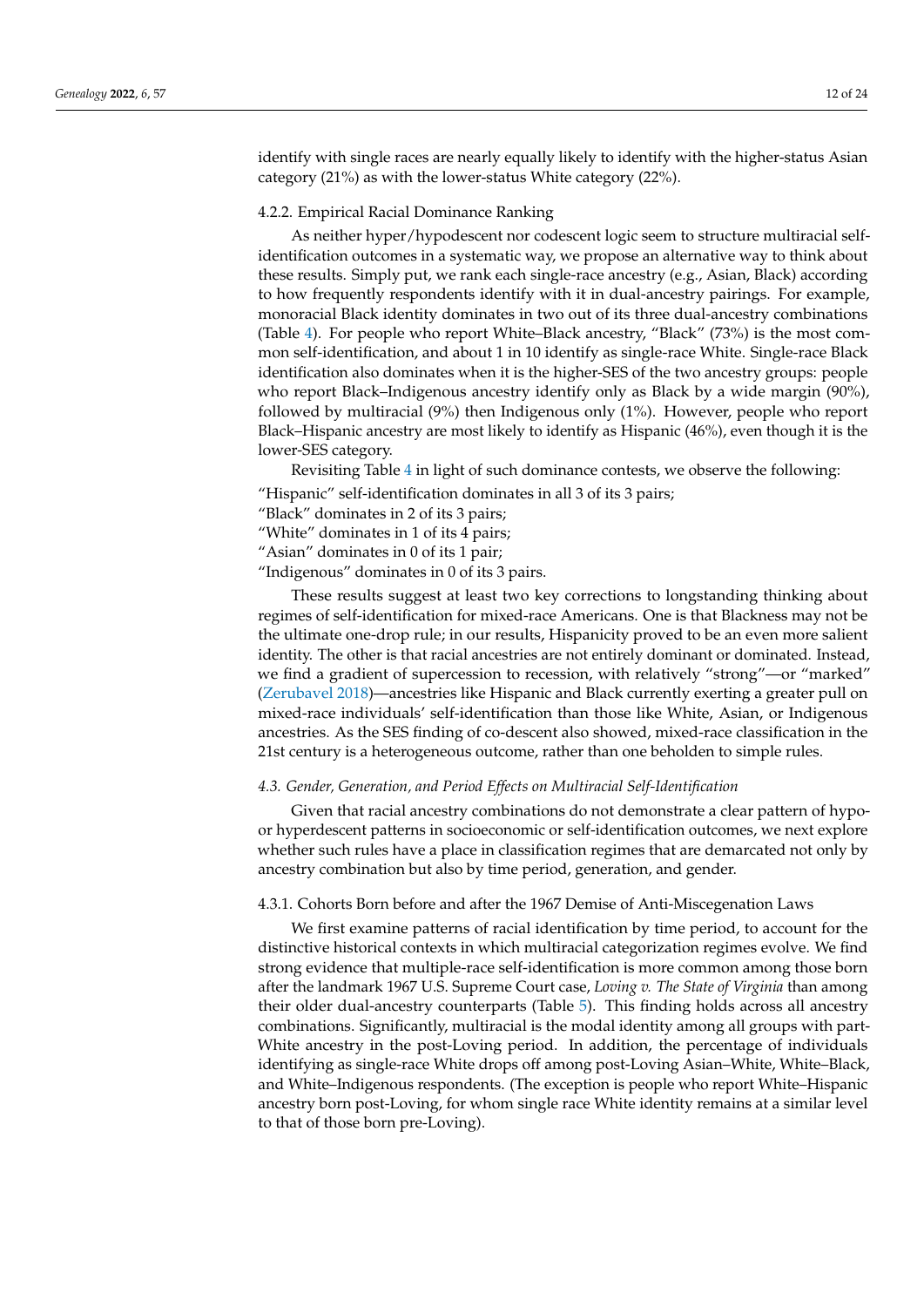|                     |                            | Pre-Loving |              | Post-Loving         |              |  |
|---------------------|----------------------------|------------|--------------|---------------------|--------------|--|
|                     | A                          | 28.4%      |              | 7.1%                |              |  |
|                     | <b>MR</b>                  | 43.3%      | $\mathsf{C}$ | 81.0%               |              |  |
| Asian-White         | W                          | 28.4%      |              | 11.9%               | C            |  |
|                     | N                          | 67         |              | 42                  |              |  |
|                     | $\overline{\text{W}}$      | 12.7%      |              | $0.0\%$             |              |  |
| White-Black         | <b>MR</b>                  | 8.9%       | $H-$         | 72.0%               | $\mathsf{C}$ |  |
|                     | B                          | 78.4%      |              | 28.0%               |              |  |
|                     | N                          | 213        |              | 25                  |              |  |
|                     | $\overline{W}$             | 74.5%      |              | 31.3%               |              |  |
| White-Indigenous    | <b>MR</b>                  | 22.5%      | $H+$         | 50.0%               | C            |  |
|                     | I                          | 3.0%       |              | 18.8%               |              |  |
|                     | N                          | 1558       |              | 48                  |              |  |
|                     | $\overline{\text{W}}$      | 17.3%      |              | 15.3%               |              |  |
| White-Hispanic      | <b>MR</b>                  | 37.9%      | $H-$         | 52.9%               | $\mathsf{C}$ |  |
|                     | H                          | 44.9%      |              | 31.9%               |              |  |
|                     | $\mathbf N$                | 613        |              | 157                 |              |  |
|                     | $\overline{\mathbf{B}}$    | 33.3%      |              | $40.0\%$            |              |  |
| Black-Hispanic      | <b>MR</b>                  | 12.8%      | $H-$         | 40.0%               | $C, H+$      |  |
|                     | H                          | 53.9%      |              | 20.0%               |              |  |
|                     | N                          | 39         |              | 10                  |              |  |
|                     | $\overline{B}$             | $90.0\%$   |              | $\mathbf{x}$        |              |  |
| Black-Indigenous    | $\ensuremath{\mathsf{MR}}$ | 8.7%       | $H+$         | $\mathbf x$         | $\mathbf{x}$ |  |
|                     | I                          | 1.3%       |              | $\mathbf{x}$        |              |  |
|                     | N                          | 230        |              | $\boldsymbol{\chi}$ |              |  |
|                     | T                          | $2.2\%$    |              | $\mathbf{x}$        |              |  |
| Indigenous-Hispanic | <b>MR</b>                  | 23.9%      | $H-$         | $\mathbf x$         | $\mathbf{x}$ |  |
|                     | Н                          | 73.9%      |              | X                   |              |  |
|                     | N                          | 46         |              | $\mathbf x$         |              |  |

<span id="page-12-0"></span>**Table 5.** Racial self-identification by ancestry combination and time period among dual-ancestry respondents (%).

Notes: (1) x indicates data not shown for ancestry combinations with fewer than 5 cases. (2) Ancestry combinations are bolded when a chi-square test of the distribution of racial identification by period is statistically significant. (3) Cases of codescent labelled with a "C"; hyperdescent with an "H+"; and hypodescent with an "H−". (4) Pre-Loving and post-Loving percentage columns within each ancestry combination may not sum to 100 percent due to rounding.

Overall, Table [5](#page-12-0) reveals that the logic of co-descent becomes more prominent for those born post-Loving, regardless of ancestry combination. Among mixed-race people born prior to the Loving decision, co-descent was rare; only people with Asian–White ancestry were more likely to identify as multiracial than any single-race option. Among respondents born after *Loving v. Virginia*, however, co-descent, i.e., multiracial self-identification, became the modal regime for all groups shown.

A corollary of this shift is that, over time, racial ancestries that had previously superseded others in dual-ancestry pairings lost much of their dominance. Mixed-race people born before the *Loving* decision show the dominance hierarchy described previously: Black and especially Hispanic ancestry tend to prevail over the other ancestry components in terms of racial self-identification; White ancestry prevailed over Indigenous, and neither Asian nor Indigenous ancestry ever dominated in terms of self-identification. When it comes to individuals born in the wake of *Loving*, however, the sharp rise in multiple-race reporting meant that all ancestry groups became less dominant.

The extraordinary disparity in the sizes of each group in our sample points to an important aspect of classification regimes: they are attached to mixed-ancestry groups that grow more quickly in some eras than others. Black–Indigenous mixture in particular appears to be much more of a historical than a contemporary phenomenon; with too few respondents in our sample with Black–Indigenous ancestry born post-*Loving*, we are unable to discern if they move to a co-descent regime like other dual-ancestry groups.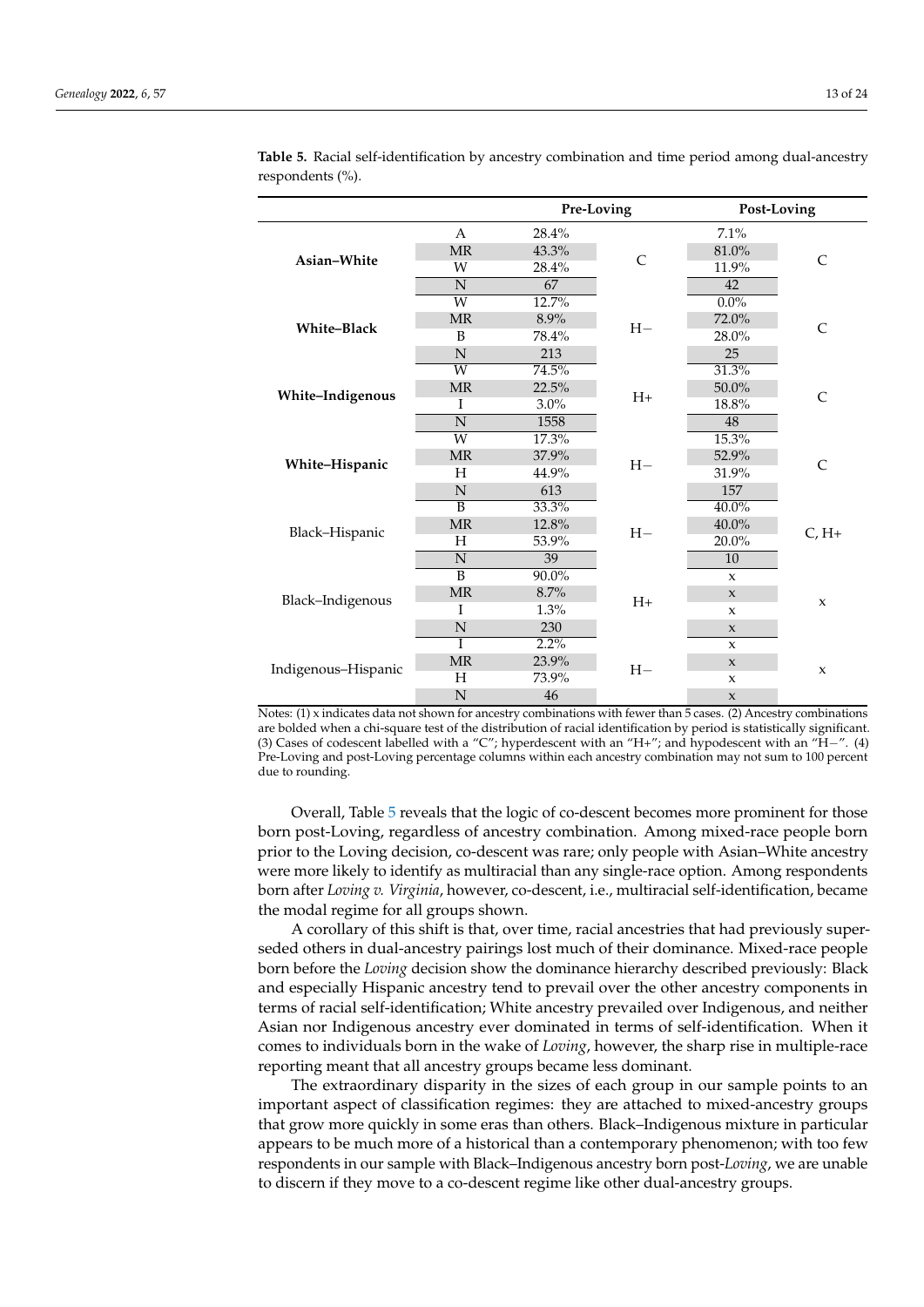Overall, the comparison of multiracial self-identification patterns between the pre- and post-Loving cohorts strongly suggests that models of hypo- and hyper-descent and of racial supercession versus recession have lost their explanatory power over time. For mixedrace people born after the *Loving* decision, co-descent or multiracial self-identification has become the norm in the United States.

# 4.3.2. Generation of Multiracial Ancestry

We next explore the role of generational locus of mixed-race ancestry as an intervening variable in self-identification patterns (Table [6\)](#page-13-0). We find that generation is significantly associated with racial identification for all ancestry combinations, but this relationship takes several forms. In the most common pattern we observe, self-identification with multiple races is most frequent in the first generation (i.e., for individuals born to parents of two different races) and becomes monotonically less frequent in the second and higher generations. This is the trend displayed by the Asian–White, White–Black, and Black– Hispanic ancestry groups, suggesting stronger inclination toward co-descent with proximity to the first interracial union in one's family tree.

<span id="page-13-0"></span>**Table 6.** Racial self-identification by ancestry combination and generation among dual-ancestry respondents (%).

|              |                         | <b>First Generation</b> |                |                  | <b>Second Generation</b> | <b>Third+ Generation</b> |         |  |
|--------------|-------------------------|-------------------------|----------------|------------------|--------------------------|--------------------------|---------|--|
|              | A                       | 11.8%                   |                | 6.3%             |                          | 52.0%                    |         |  |
| Asian-       | <b>MR</b>               | 76.5%                   | $\overline{C}$ | 56.3%            | $\overline{C}$           | $8.0\%$                  |         |  |
| White        | W                       | 11.8%                   |                | 37.5%            |                          | 40.0%                    | $H+$    |  |
|              | N                       | 68                      |                | 16               |                          | 25                       |         |  |
|              | W                       | 3.1%                    |                | 14.3%            |                          | 12.3%                    |         |  |
| White-       | <b>MR</b>               | 65.6%                   | $\overline{C}$ | 31.4%            | $H-$                     | 2.9%                     | $H-$    |  |
| <b>Black</b> | B                       | 31.3%                   |                | 54.3%            |                          | 84.8%                    |         |  |
|              | N                       | 32                      |                | 35               |                          | 171                      |         |  |
|              | $\overline{\text{W}}$   | 34.4%                   |                | 53.2%            |                          | 94.2%                    |         |  |
| White-       | <b>MR</b>               | 35.1%                   | $\overline{C}$ | 45.2%            | $H+$                     | 5.2%                     | $H_{+}$ |  |
| Indigenous   | I                       | 30.5%                   |                | 1.6%             |                          | 0.6%                     |         |  |
|              | $\overline{\mathbf{N}}$ | 131                     |                | 630              |                          | 845                      |         |  |
|              | $\overline{\text{W}}$   | 22.2%                   |                | 14.7%            | $\mathcal{C}$            | $13.0\%$                 | $H -$   |  |
| White-       | <b>MR</b>               | 43.6%                   | $\overline{C}$ | 61.5%            |                          | 13.9%                    |         |  |
| Hispanic     | Н                       | 34.2%                   |                | 23.8%            |                          | 73.0%                    |         |  |
|              | N                       | 275                     |                | 265              |                          | 230                      |         |  |
|              | $\overline{\mathsf{B}}$ | 38.5%                   |                | 70.0%            |                          | 19.2%                    |         |  |
| Black-       | <b>MR</b>               | 38.5%                   | $C, H+$        | 30.0%            | $H+$                     | 3.9%                     | $H-$    |  |
| Hispanic     | H                       | 23.1%                   |                | 0.0              |                          | 76.9%                    |         |  |
|              | N                       | 13                      |                | 10               |                          | 26                       |         |  |
|              | $\overline{\mathsf{B}}$ | 100.0%                  |                | 75.9%            |                          | 97.3%                    |         |  |
| Black-       | <b>MR</b>               | 0.0                     | $H+$           | 21.7%            | $H+$                     | 2.1%                     | $H_{+}$ |  |
| Indigenous   | I                       | 0.0                     |                | 2.4%             |                          | 0.7%                     |         |  |
|              | N                       | 5                       |                | 83               |                          | 146                      |         |  |
|              |                         | $\mathbf{x}$            |                | $\overline{4.2}$ |                          | 0.0                      |         |  |
| Indigenous-  | <b>MR</b>               | $\mathbf{x}$            | $\mathbf{x}$   | 45.8             | $H-$                     | 0.0                      | $H-$    |  |
| Hispanic     | Н                       | $\mathbf{x}$            |                | 50.0             |                          | 100.0                    |         |  |
|              | N                       | $\mathbf{x}$            |                | 24               |                          | 21                       |         |  |

Notes: (1) x indicates data not shown for ancestry combinations with fewer than 5 cases. (2) Ancestry combinations are bolded when a chi-square test of the distribution of racial identification by generation is statistically significant. (3) Cases of codescent labelled with a "C"; hyperdescent with an "H+"; and hypodescent with an "H−". (4) Generation percentage columns within each ancestry combination may not sum to 100 percent due to rounding.

Looking across generations, it comes as little surprise that the shift towards a codescent regime that we observed among younger, post-Loving respondents is mirrored in the prevalence of multiracial self-reporting that we find in the first generation. In the second generation, no regime type predominates; the dual-ancestry groups we follow are fairly evenly distributed across hypo-, co-, and hyper-descent patterns. By the time we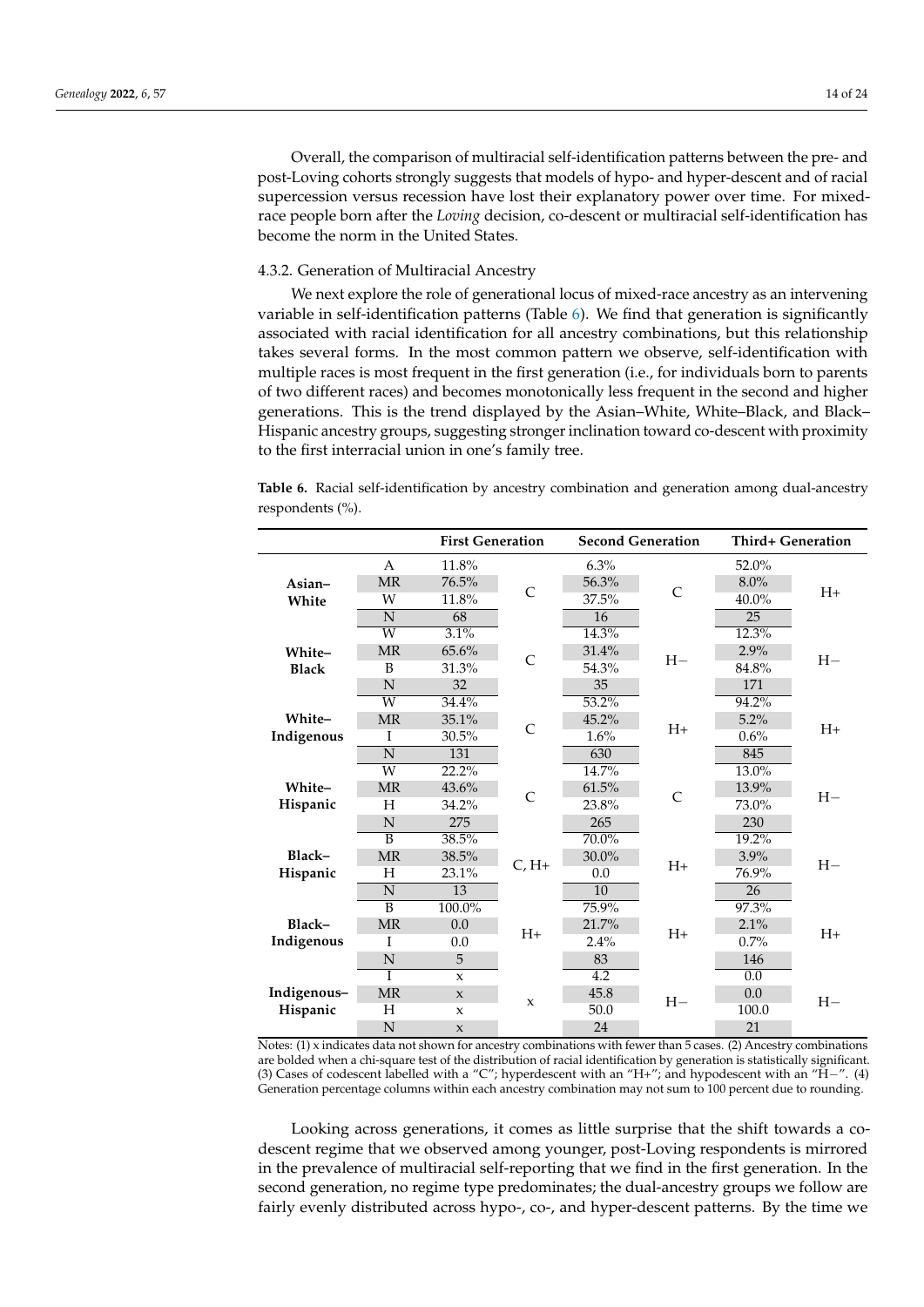come to the 3+ generation, whose members locate their mixed ancestry in the generation of their great-grandparents or even earlier, none of the ancestry combinations follow a co-descent rule. Although multiracial generation is not the same thing as time period (or age), it can be related when different ancestry combinations are most prevalent in different time periods.

It is also worth noting that the self-identification outcomes become more uniform within each ancestry combination as we move from the second to the third and higher generations. Among second-generation respondents within any given dual-ancestry group, racial self-identification is fairly heterogeneous; even the modal responses do not represent more than 76 percent of the group members. When it comes to the category of third and higher-generation respondents, in contrast, the hypo- and hyper-descent rules that prevail are more extreme than in the second generation, lumping up to 100 percent of a given ancestry combination into a single racial category.

The White–Black ancestry group provides an example of changing patterns of coand hypo/hyperdescent from one generation to the next. As is true for almost all the other ancestry combinations, the modal identity for first-generation people with White– Black ancestry is mixed-race; two-thirds identify as both White and Black, compared to 31 percent who select "Black" only and 3 percent who identify as "White" alone. In the second generation, however, a hypodescent regime prevails, where 54 percent identify as Black, 31 percent as multiracial, and 14 percent as White. This hypodescent norm becomes only more ironclad for the third and later generations, as nearly 85 percent now identify as Black. Equally telling, the mixed-race option evaporates for the 3+ generation; where it had been the second most frequent response in the second generation, it becomes the least-frequent selection in the third generation, shrinking more than tenfold down to less than three percent, making it actually more common for people with White–Black ancestry in this generation to identify as White than as mixed. Again, these findings corroborate the diminishing power of hypo- and hyperdescent logics for the racial self-identification of mixed-race Americans in the contemporary period.

Three cases—White–Indigenous, Black–Indigenous, and White–Hispanic ancestry demonstrate an alternative pattern, an inverted U-shape in which it is the second generation (i.e., whose mixed-race ancestry stems from the generation of their grandparents) that is most likely to identify with multiple races. Although it is not surprising that the second generation would be more likely to self-identify as mixed-race than the third and higher generations, given this generation's relative proximity to grandparents (as opposed to great-grandparents) in interracial unions, it is harder to explain why it would be more likely than the first generation to do so for these ancestry combinations. The small size of the Black–Indigenous ancestry group in our sample makes generational conclusions for them less reliable; we count only five as first-generation. Yet, we observe the same pattern among people who report White–Indigenous and White–Hispanic ancestry, who are better represented in our sample. We do not have the data to resolve this puzzle, though we expect it results from changing sociopolitical dynamics and cultural mores regarding the claiming of particular ancestries.

<span id="page-14-0"></span>Finally, we observe that multiracial generations also display waning dominance rules. Given the high rate of mixed-race reporting among first-generation respondents, only one of the five racial ancestries—Black—emerges as supercessive, and it remains the most dominant in second-generation ancestry pairings as well. Among third-generation respondents, however, it is Hispanic and Asian that tends to prevail in self-identification,<sup>[2](#page-22-11)</sup> followed by Black (dominant in two of its three pairings), White (dominant in one of four pairings), and the consistently recessive Indigenous ancestry. Like the pre- and post-Loving contrast, analyzing mixed-race ancestry by its generational recency or distance points to the weakening of both hypo/hyperdescent rules and dominance patterns over time.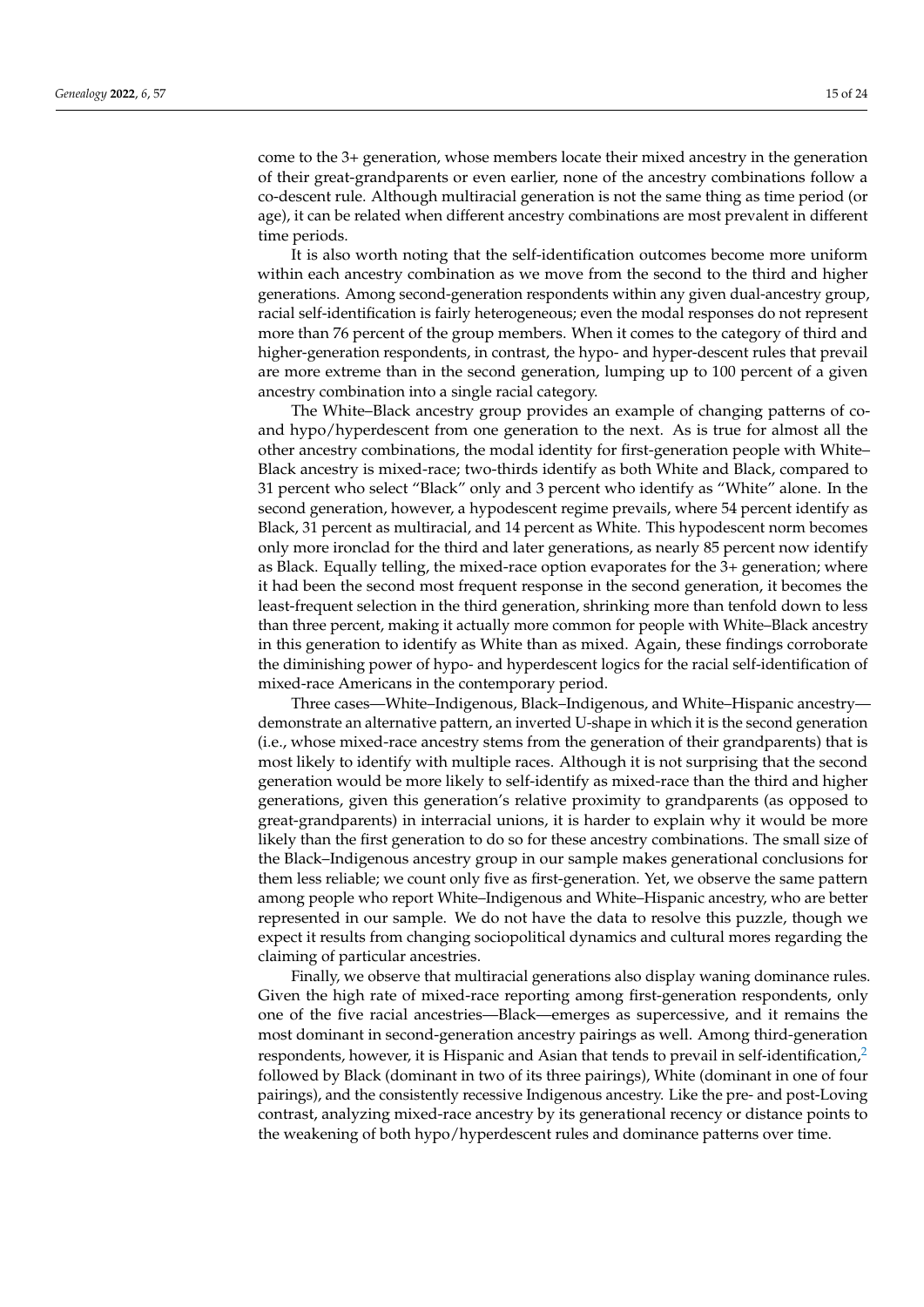## *4.4. Historical Roots of Regimes: Periods and Generation*

The salience of multiracial generation raises the distinct possibility that it is not only the time period in which a mixed-race person is born that affects their racial classification; the era in which the first interracial union in their family tree arose may also play a role across the generations. In other words, multiracial individuals' self-identification is likely colored by the historical classification regime in place when their families first became mixed-race, and not just—or not necessarily—the one that prevailed at the time of their birth. [Morning and Saperstein](#page-23-15) [\(2018,](#page-23-15) p. 61) hypothesized that factors like era-specific racial attitudes, laws, and classificatory practices—which have generally changed across time—thus have consequences for both interracial couples and their descendants. By cross-tabulating the period in which our respondents were born (i.e., before or after the legalization of interracial marriage) with the number of generations since the first interracial union in their families, we can roughly estimate the time periods in which their families became multiracial, and explore whether their contemporary self-identification seems to be associated with a particular regime anchored in that historical time frame.

Table [7](#page-16-0) presents the cross-tabulation of birth period and generation. The findings illustrate the primacy of the classification regime into which a multiracial family, rather than any particular descendant, is born. Only the first column, that of first-generation multiracials born after 1967, represents families that became mixed-race—i.e., with these births—in the wake of the Supreme Court's *Loving* decision. It is not surprising, then, that the outcomes in this first cohort of post-1967, first-generation individuals are distinct from the rest. Strikingly, it is this group that most consistently embraces multiple-race self-identification, making it the modal identity for every ancestry combination shown. In contrast, none of the ancestry groups comprised of respondents whose mixed origins go back three generations or more displays a similar co-descent pattern.

Even though second-, third-, and higher-generation mixed-race people are just as young as their peers in the first generation if they too were born after 1967, their selfidentification patterns are generally those of their older, 50+ counterparts. (The main exception is among post-Loving Asian–Whites in the second generation, whose modal identity is mixed, unlike the White identity preferred by their pre-Loving counterparts.) This suggests that the period in which second and higher-generation respondents were themselves born has less influence on their self-identification than the period in which their ancestors were first understood to be of mixed race.

The enduring imprint of older, pre-Loving hypo- and hyper-descent regimes is perhaps best seen in the second generation. There, only groups with partial Asian or Hispanic ancestry lean towards multiracial self-identification. In contrast, people in the second generation who report White–Black, Black–Indigenous, and White–Indigenous ancestry are more firmly anchored in longstanding hypo/hyperdescent conventions. Following [Xu et al.](#page-23-13) [\(2021\)](#page-23-13), we posit that large-scale immigration from Asia and Latin America following the 1965 Immigration and Nationality Act plays an important role in these self-identification patterns, with the relatively "newer" Hispanic and Asian groups leaning away from longstanding hypo/hyperdescent conventions due to their greater foreign-born population and shallower pools of higher-generation multiracials, compared to the "older" Black, Indigenous, and White groups. This further underscores the marked turn to multiraciality among post-Loving, first-generation respondents for whom the dominance of certain racial ancestries over others that characterize older people and higher generations is virtually non-existent.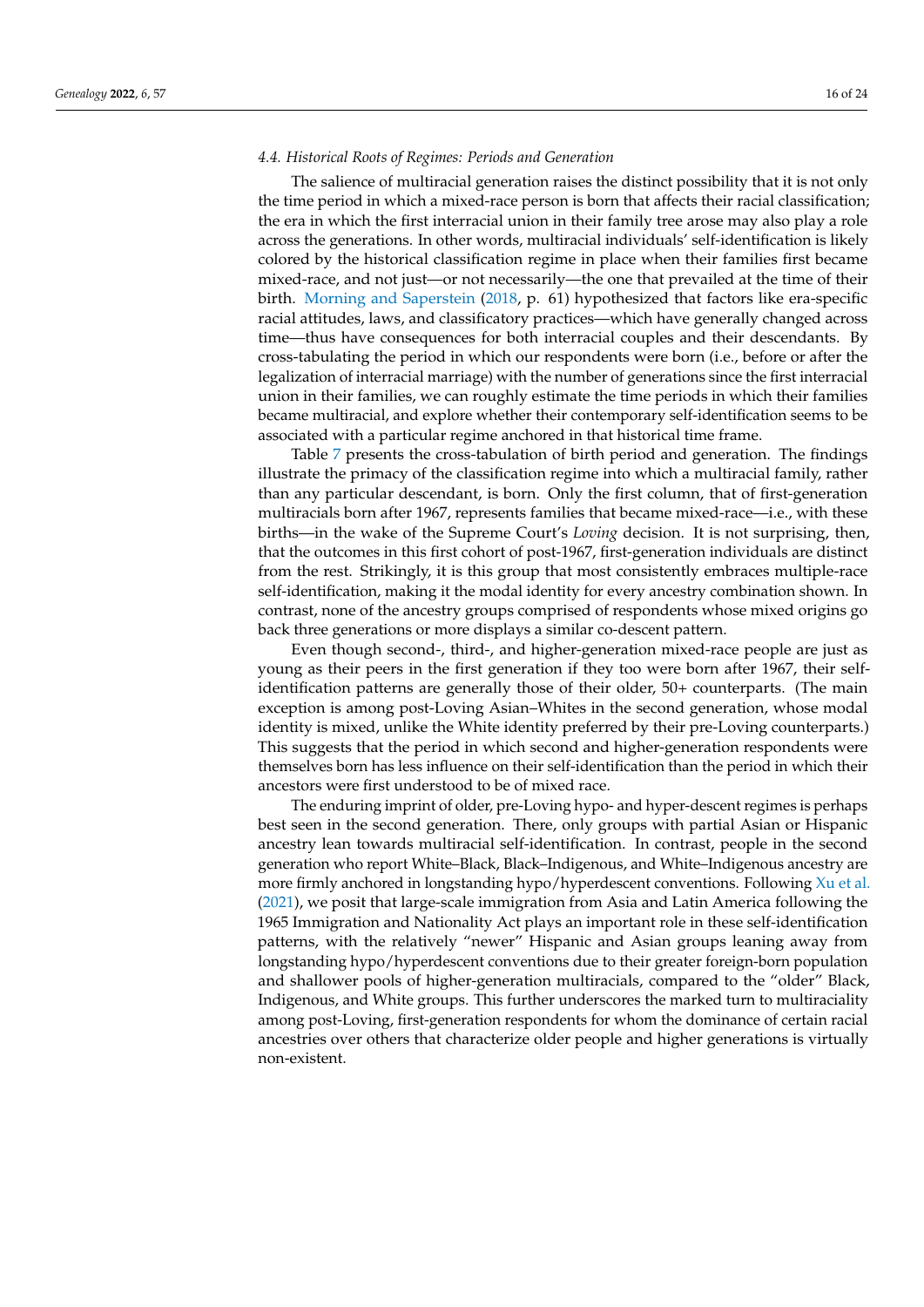|                         |                                                          |                                                                   | <b>First Generation</b> |                                                                            |             |                                                          |                | <b>Second Generation</b>               |             | <b>Third+ Generation</b>                  |         |                                            |      |
|-------------------------|----------------------------------------------------------|-------------------------------------------------------------------|-------------------------|----------------------------------------------------------------------------|-------------|----------------------------------------------------------|----------------|----------------------------------------|-------------|-------------------------------------------|---------|--------------------------------------------|------|
|                         |                                                          | Post-<br>Loving                                                   |                         | Pre-<br>Loving                                                             |             | Under 50                                                 |                | $50+$                                  |             | Under 50                                  |         | $50+$                                      |      |
| Asian-<br>White         | A<br><b>MR</b><br>W<br>N                                 | 7.3%<br>82.9%<br>7.3%<br>41                                       | C                       | 18.5%<br>66.7%<br>18.5%<br>27                                              | C           | 9.1%<br>63.6%<br>27.3%<br>11                             | $\mathsf{C}$   | $\mathbf{0}$<br>40.0%<br>$60.0\%$<br>5 | $H-$        | 64.3%<br>7.1%<br>28.6%<br>14              | $H_{+}$ | 36.4%<br>9.1%<br>54.6%<br>11               | $H-$ |
| White-<br><b>Black</b>  | $\overline{\text{W}}$<br><b>MR</b><br>B<br>N             | $0\%$<br>75.0%<br>25.0%<br>24                                     | C                       | 12.5%<br>37.5%<br>50.0%<br>8                                               | H-          | 14.3%<br>35.7%<br>50.0%<br>14                            | H-             | 14.3%<br>28.6%<br>57.1%<br>21          | $H-$        | 13.7%<br>5.5%<br>80.8%<br>73              | $H-$    | $11.2\%$<br>1.0%<br>87.8%<br>98            | $H-$ |
| White-<br>Indigenous    | W<br><b>MR</b><br>I<br>N                                 | 28.6%<br>48.6%<br>22.9%<br>35                                     | $\mathsf{C}$            | 36.5%<br>30.2%<br>33.3%<br>96                                              | $H+$        | 55.3%<br>41.8%<br>3.0%<br>237                            | $H_{+}$        | 51.9%<br>47.3%<br>0.8%<br>393          | $H+$        | 95.2%<br>4.5%<br>0.3%<br>332              | $H_{+}$ | $93.6\%$<br>5.7%<br>0.8%<br>513            | $H+$ |
| White-<br>Hispanic      | $\overline{W}$<br><b>MR</b><br>H<br>N                    | 16.0%<br>50.7%<br>33.3%<br>144                                    | $\mathsf{C}$            | 29.0%<br>35.9%<br>35.1%<br>131                                             | Ċ           | 14.8%<br>59.3%<br>25.9%<br>108                           | $\overline{C}$ | 14.7%<br>63.1%<br>22.3%<br>157         | C           | 10.3%<br>14.5%<br>75.2%<br>145            | $H-$    | 17.7%<br>12.9%<br>69.4%<br>85              | $H-$ |
| Black-<br>Hispanic      | $\overline{\mathbf{B}}$<br><b>MR</b><br>H<br>N           | 33.3%<br>44.4%<br>22.2%<br>9                                      | C                       | $\overline{X}$<br>$\chi$<br>$\overline{\chi}$<br>$\chi$                    | X           | $\overline{X}$<br>X<br>$\overline{\mathsf{x}}$<br>$\chi$ | $\mathbf x$    | 100%<br>$\mathbf{0}$<br>$\Omega$<br>6  | $H+$        | 21.4%<br>$\overline{0}$<br>78.6%<br>14    | $H-$    | 16.7%<br>8.3%<br>75.0%<br>12               | $H-$ |
| Black-<br>Indigenous    | $\overline{\mathbf{B}}$<br><b>MR</b><br>Ι<br>$\mathbf N$ | $\mathbf{x}$<br>$\mathbf x$<br>$\mathbf x$<br>$\boldsymbol{\chi}$ | $\mathbf{x}$            | $\mathbf x$<br>$\mathsf X$<br>X<br>$\mathbf{x}$                            | $\mathbf x$ | $73.0\%$<br>27.0%<br>$\theta$<br>37                      | $H+$           | 78.3%<br>17.4%<br>4.4%<br>46           | $H+$        | 95.0%<br>5.0%<br>$\theta$<br>60           | $H+$    | 98.8%<br>$\theta$<br>1.2%<br>86            | $H+$ |
| Indigenous-<br>Hispanic | Ī<br><b>MR</b><br>Η<br>N                                 | $\mathbf{x}$<br>$\mathsf X$<br>$\mathsf X$<br>$\mathbf{x}$        | $\mathbf x$             | $\mathbf{x}$<br>$\boldsymbol{\chi}$<br>$\boldsymbol{\chi}$<br>$\mathbf{x}$ | $\mathbf x$ | $10.0\%$<br>40.0%<br>50.0%<br>10                         | $H -$          | $\overline{0}$<br>50.0%<br>50.0<br>14  | C,<br>$H -$ | $\overline{0}$<br>$\theta$<br>100.0%<br>8 | $H-$    | $\overline{0}$<br>$\theta$<br>100.0%<br>13 | $H-$ |

<span id="page-16-0"></span>**Table 7.** Racial self-identification by ancestry combination, generation, and time period among dual-ancestry respondents (%).

Notes: (1) x indicates data not shown for ancestry combinations with fewer than 5 cases. (2) Ancestry combinations are bolded when a chi-square test of the distribution of racial identification is statistically significant. (3) Cases of codescent labelled with a "C"; hyperdescent with an "H+"; and hypodescent with an "H−". (4) Generation by Post- and Pre-Loving period within each ancestry combination may not sum to 100 percent due to rounding.

#### *4.5. Gender*

The last variable we consider in relation to multiracial categorization regimes is gender. [Xu et al.](#page-23-13) [\(2021\)](#page-23-13) find that gender, in conjunction with generation, is an important driver of self-identification among mixed-race people: women are most likely to identify as multiracial in the first generation, but men are most likely in later generations. Accordingly, in Table [8](#page-17-0) we consider self-identification by both gender and generation (See Appendix  $A$ , Table [A2](#page-21-0) for results by gender alone). In most cases, women and men of the same generation and with the same mixed-race ancestry share the same modal race response. For example, 74 percent of first-generation men with Asian–White ancestry identify with more than one race, as do 79 percent of first-generation Asian–White women. However, our results also reveal patterns of gender concordance that vary by generation and by ancestry combination.

Strikingly, there is perfect gender concordance for ancestry combinations in the third and higher multiracial generations, but not in the first or second generation. This is consistent with what we have seen of firmer hyper- and hypodescent rules obtaining for individuals whose mixed ancestry originated further back in the family tree. Racial self-identification outcomes are more similar for women and men in the third and higher generations because mixed-race people were more often constrained to a single racial identity. Over 90 percent of White–Indigenous men and women self-identified with one race—White—in the third generation, whereas the modal response for first-generation White–Indigenous women was to select two races (which 39 percent did), and the mode for men was Indigenous (selected by 36 percent). In short, the first-generation relaxation of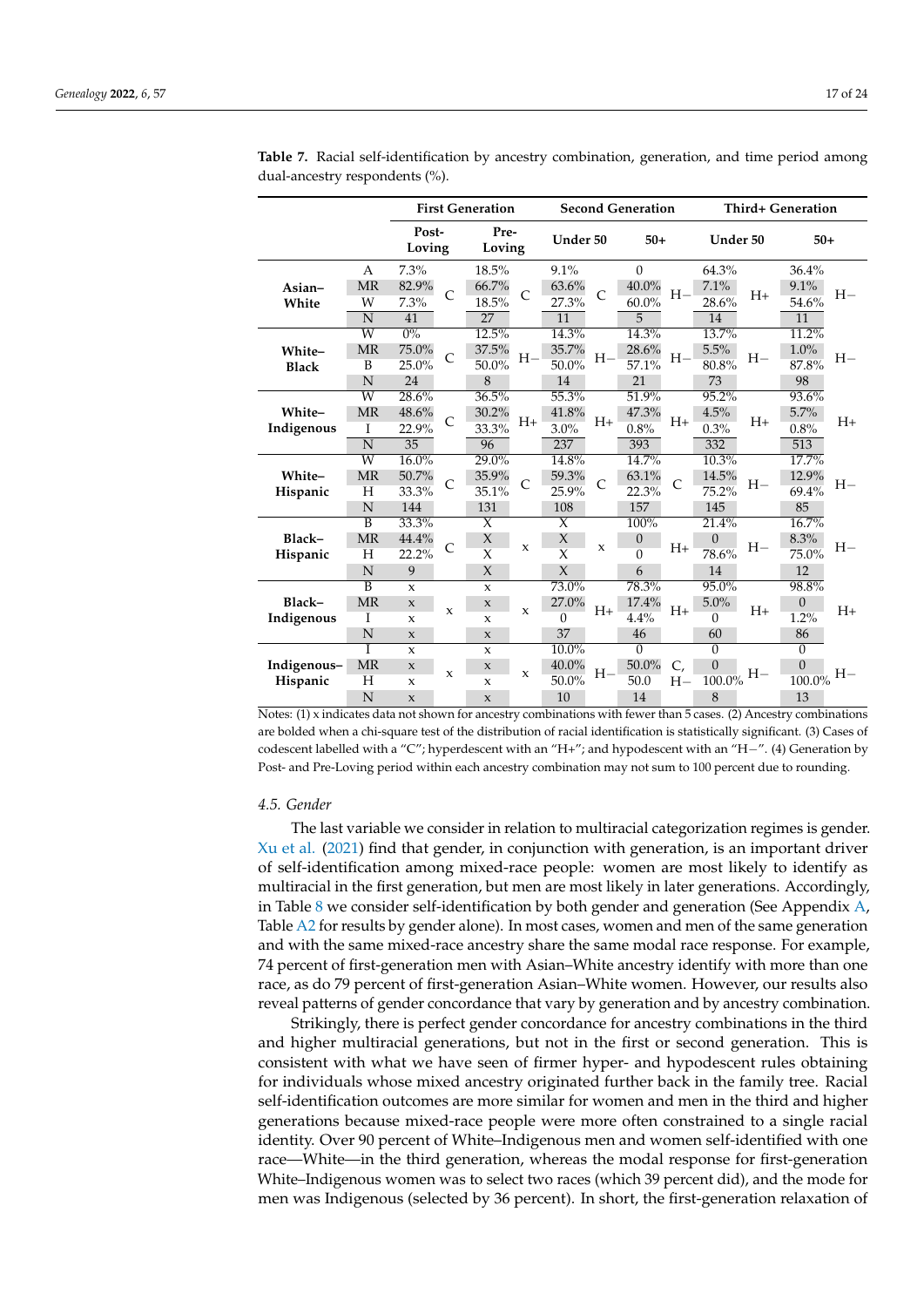hypo- and hyperdescent rules that still apply to third-generation multiracials has opened the door to gender heterogeneity in self-identification.

|                         |                         |              |              | <b>First Generation</b>   |                |                   | <b>Second Generation</b> |                  |                |          |         | Third+ Generation |      |
|-------------------------|-------------------------|--------------|--------------|---------------------------|----------------|-------------------|--------------------------|------------------|----------------|----------|---------|-------------------|------|
|                         |                         |              |              |                           |                |                   |                          |                  |                |          |         |                   |      |
|                         |                         | Female       |              | Male                      |                | Female            |                          | Male             |                | Female   |         | Male              |      |
|                         | A                       | 11.8%        |              | 11.8%                     |                | 12.5%             |                          | $\Omega$         |                | 50.0%    |         | 54.6%             |      |
| Asian-                  | <b>MR</b>               | 79.4%        | $\mathsf{C}$ | 73.5%                     | $\overline{C}$ | 50.0%             | $\mathsf{C}$             | 62.5%            | $\mathsf{C}$   | 7.1%     | $H_{+}$ | 9.1%              | $H+$ |
| White                   | W                       | 8.8%         |              | 14.7%                     |                | 37.5%             |                          | 37.5%            |                | 42.9%    |         | 36.4%             |      |
|                         | $\mathbb N$             | 34           |              | 34                        |                | 8                 |                          | $\,8\,$          |                | 14       |         | 11                |      |
|                         | $\overline{W}$          | 4.4%         |              | $\Omega$                  |                | 23.5%             |                          | 5.6%             |                | 10.8%    |         | 14.5%             |      |
| White-                  | <b>MR</b>               | 73.9%        | C            | 44.4%                     | $H-$           | 17.7%             | $H-$                     | 44.4%            | $H-$           | 1.0%     | $H-$    | 5.8%              | $H-$ |
| Black                   | B                       | 21.7%        |              | 55.6%                     |                | 58.8%             |                          | 50.0%            |                | 88.2%    |         | 79.7%             |      |
|                         | N                       | 23           |              | 9                         |                | 17                |                          | 18               |                | 102      |         | 69                |      |
|                         | Ŵ                       | 36.1%        |              | 32.9%                     |                | 59.9%             |                          | 44.9%            |                | 95.7%    |         | 92.7%             |      |
| White-                  | <b>MR</b>               | 39.3%        | $\mathsf{C}$ | 31.4%                     | $H-$           | 38.6%             | $H+$                     | 54.3%            | $\overline{C}$ | 4.0%     | $H+$    | 6.4%              | $H+$ |
| Indigenous              | I                       | 24.6%        |              | 35.7%                     |                | 2.2%              |                          | 0.8%             |                | 0.2%     |         | 0.9%              |      |
|                         | N                       | 61           |              | 70                        |                | 365               |                          | 265              |                | 421      |         | 424               |      |
|                         | Ŵ                       | 21.5%        |              | 23.0%                     |                | 17.3%             |                          | 12.1%            |                | 10.5%    |         | 15.5%             |      |
| White-                  | <b>MR</b>               | 47.7%        | C            | 38.9%                     | C              | 58.7%             | C                        | 64.4%            | C              | 10.5%    | $H-$    | 17.2%             | $H-$ |
| Hispanic                | Η                       | 30.9%        |              | 38.1%                     |                | 24.1%             |                          | 23.5%            |                | 79.0%    | 67.2%   |                   |      |
|                         | N                       | 149          |              | 126                       |                | 133               |                          | 132              |                | 114      |         | 116               |      |
|                         | $\overline{\mathbf{B}}$ | $50.0\%$     |              | $20.0\%$                  |                | $\overline{\chi}$ |                          | 66.7%            |                | 35.7%    |         | $\theta$          |      |
| Black-                  | <b>MR</b>               | 37.5%        | $H+$         | 40.0%                     | C.             | $\chi$            | $\mathbf{x}$             | 33.3%            | $H+$           | $\theta$ | $H-$    | 8.3%              | $H-$ |
| Hispanic                | Η                       | 12.5%        |              | $40.0\%$ H-               |                | X                 |                          | $\theta$         |                | 64.3%    |         | 91.7%             |      |
|                         | N                       | 8            |              | 5                         |                | $\chi$            |                          | 6                |                | 14       |         | 12                |      |
|                         | $\overline{B}$          | $\mathbf{x}$ |              | $\mathbf x$               |                | 79.4%             |                          | 65.0%            |                | 96.9%    |         | 98.0%             |      |
| Black-                  | <b>MR</b>               | $\mathbf x$  | X            | $\mathbf x$               | X              | 17.5%             | H+                       | 35.0%            | $H+$           | 2.1%     | $H+$    | 2.0%              | $H+$ |
| Indigenous              | I                       | $\mathbf x$  |              | $\boldsymbol{\mathsf{x}}$ |                | $3.2\%$           |                          | 0.0              |                | 1.0%     |         | 0.0               |      |
|                         | N                       | $\mathbf x$  |              | $\mathbf{x}$              |                | 63                |                          | 20               |                | 97       |         | 49                |      |
|                         |                         | $\mathbf{x}$ |              | $\mathbf{x}$              |                | 8.3%              |                          | $\overline{0.0}$ |                | 0.0      |         | $\overline{0.0}$  |      |
| Indigenous-<br>Hispanic | <b>MR</b>               | $\mathbf x$  | $\mathbf{x}$ | $\mathbf x$               | X              | 25.0%             | $H-$                     | 66.7%            | C              | 0.0      | $H -$   | 0.0<br>100.0      | $H-$ |
|                         | Η                       | $\mathsf X$  |              | $\mathsf X$               |                | 66.7%             |                          | 33.3%            |                | 100.0    |         |                   |      |
|                         | N                       | $\mathbf{x}$ |              | $\mathbf{x}$              |                | 12                |                          | 12               |                | 14       |         | $\overline{7}$    |      |

<span id="page-17-0"></span>**Table 8.** Racial self-identification by ancestry combination, gender, and generation among dualancestry respondents (%).

Notes: (1) x indicates data not shown for ancestry combinations with fewer than 5 cases. (2) Cases of codescent labelled with a "C"; hyperdescent with an "H+"; and hypodescent with an "H−". (3) Generation by gender period within each ancestry combination may not sum to 100 percent due to rounding.

Gender concordance in self-identification also varies by ancestry combination. Across most ancestry combinations, men and women demonstrate similar patterns of hyper-, hypo-, and co-descent, but the White–Black, White–Indigenous, and Indigenous–Hispanic ancestry groups constitute notable exceptions. In the White–Indigenous example, women lean more towards higher-status racial groups than men do in every generation. White– Black ancestry respondents also display unique gender outcomes. In the first generation, nearly three quarters of women identify as mixed-race, whereas more than half of men identify with their lower-status single-race Black counterparts. This outcome switches for second generation women, however, for whom Blackness becomes the modal identity (selected by 59 percent).

Taken together, these results show that generational distance from multiracial ancestry, time period, and gender all play a role in the racial self-identification of Americans of mixed heritage.

# **5. Conclusions**

In this article, we set out to test a common presumption that hypo- and hyper-descent models are useful and accurate tools for describing mixed-race Americans' patterns of racial self-identification. Based on our reading of the literature, we identified two competing categorization regimes that may do a better job: either co-descent or what we call the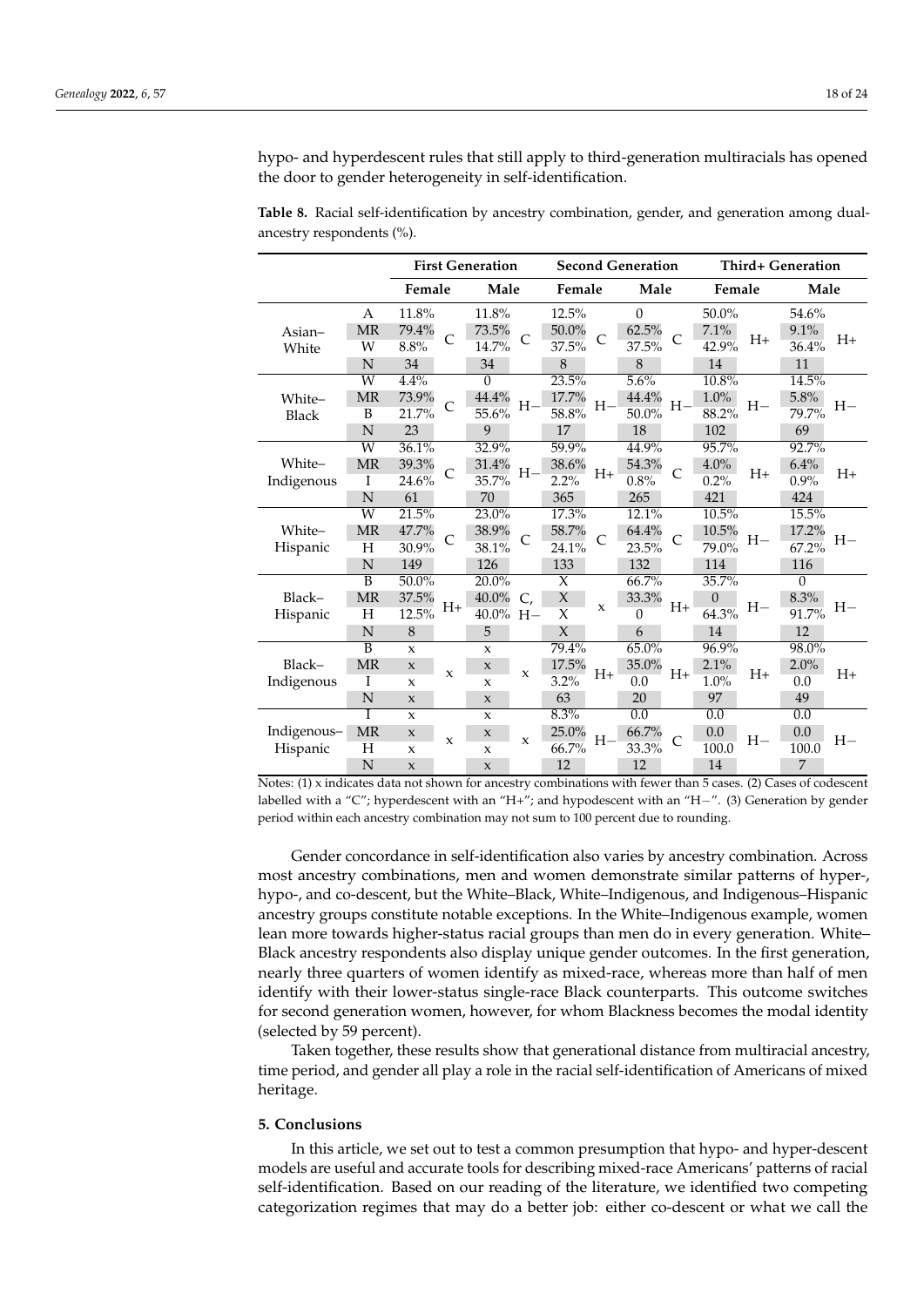"dominance" framework. Although we uncovered some instances of hypo- or hyperdescent identification, these were not ancestry specific as in previous formulations and thus could be subsumed by a more general dominance account. Moreover, we repeatedly encountered evidence that both hyper/hypodescent and dominance rules are gradually giving way to a regime of co-descent or multiple-race identification for individuals of all combinations of ancestral racial mixture. Here, we review key findings before going on to discuss their implications.

## *5.1. Summary of Results*

We did not find evidence of either hypo- or hyperdescent classification regimes characterizing the multiracial population as a whole. When we examined the socioeconomic status of mixed-ancestry groups across the seven largest dual-ancestry combinations, codescent—or status in between those of their "parent" single ancestries—was the norm. When we turned to racial self-identification, we found a mix of outcomes: four hypodescent cases, two hyperdescent instances, and one example of co-descent. Contrary to longstanding assumptions, however, hypo- and hyperdescent were not consistently correlated with specific racial ancestries: groups with White, Black, and Indigenous heritage are found in both hypo- and hyper-descent regimes. In fact, the only systematic hypodescent rule we encountered applied to people of Hispanic, not Black, descent.

Given the heterogeneity of hyper-, hypo-, and co-descent outcomes, we turned to dominance ranking—that is, calculating where each racial ancestry lay on a spectrum from supercessive to recessive—to better capture the relationship between specific ancestry mixtures and multiracial self-identification. We found that overall, "Hispanic" was the most dominant or supercessive ancestry, followed (in descending order), by "Black", "White", "Asian", and "Indigenous", which was consistently displaced in self-identification by any other reported ancestry.

In a second part of our analyses, we subdivided our dual-ancestry groups by time period, multiracial generation, and gender to see how these factors might refine our thinking about the regimes in play. Starting with a division of the sample into respondents born before the U.S. Supreme Court's *Loving v. Virginia* decision and those born after 1967, we identified a clear shift toward multiple-race self-identification. For people born after 1967, choosing two races was the modal response for every ancestry combination with at least five respondents in our sample. This was the first indication that formerly powerful regimes, grounded in dominance and to a lesser extent in hypodescent, lost their purchase in the late 20st century. It also signaled that multiracial regimes are anchored in particular time periods.

We corroborated and elaborated on the role that multiracial generation plays in selfidentification as well. Consistent with [Morning and Saperstein](#page-23-15) [\(2018\)](#page-23-15) and [Xu et al.](#page-23-13) [\(2021\)](#page-23-13), we found that in general, first-generation multiracials were more likely to identify with multiple races than those in the second generation, who in turn were more likely to do so than their counterparts in the third and higher generations. In addition, however, we discovered that generation is also associated with regime: third or higher generation mixed-race people consistently followed hypo/hyperdescent and dominance patterns in self-identification, unlike the second generation, and they did so more rigidly, with more uniform outcomes (e.g., 90 percent identification as Black rather than say 65 percent). Moreover, such regimes disappeared altogether in the first generation, giving way to co-descent outcomes.

To further delve into the role of time period in regimes of multiracial classification, we took respondent age—i.e., the pre- or post-Loving era of their birth—and generation into account simultaneously. This cross-tabulation revealed that it is not so much the period in which mixed-race individuals are themselves born that influences their self-identification, but rather the period in which their ancestors became mixed-race, marked by the first birth to an interracial union in their family tree.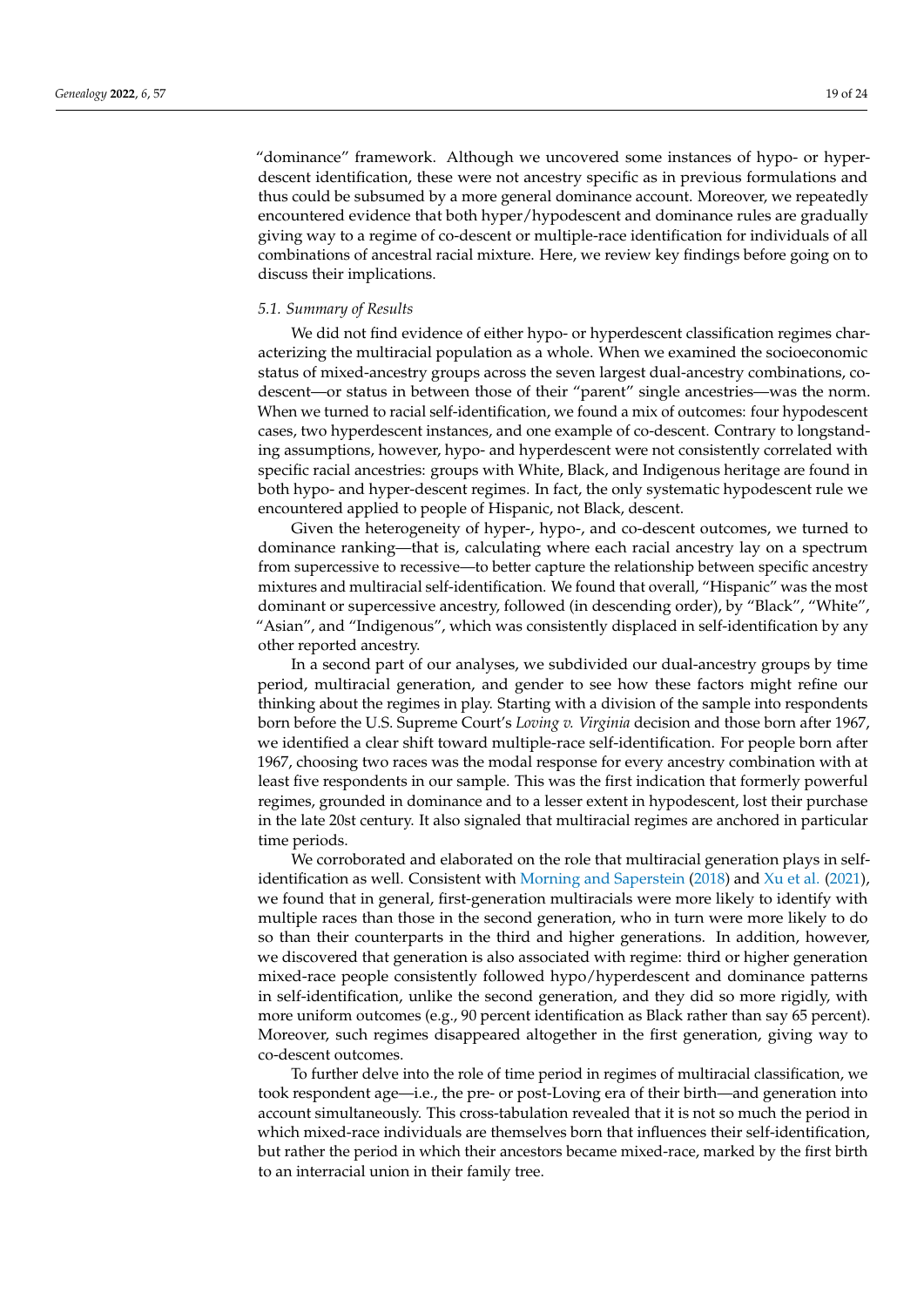Finally, we introduced gender into the mix, extending  $Xu$  et al.'s [\(2021\)](#page-23-13) work by considering how men and women's racial self-identification might reflect regimes of dominance, hyper-, hypo-, or co-descent. The rigidity of older hypo- and hyper-descent patterns that we noted above were related to gender concordance; the firmer rules about multiracial classification for the higher generations mean that men and women consistently converged on the same modal choices. In contrast, gender mismatch was common in the first and second generations, with each displaying an intriguing pattern. In the second generation, women seemed to be more "conservative" than men, preserving—or remaining bound by—the hypo- or hyperdescent patterns of higher generations. In the first generation, among the older respondents (i.e., those born before *Loving v. Virginia*), men leaned toward lower-status single-race identification more than women.

#### *5.2. Discussion*

It may be tempting to assume that a general pattern of dominance or hypo- or hyperdescent characterizes the multiracial population overall. However, our decomposition of this population by ancestry combination, age, generation, and gender reveals that it would be more accurate to say that subgroups within any given ancestry combination may exhibit systematically different patterns of self-identification, and share them with other subgroups of different ancestral combinations. Multiraciality is not a blanket experience; rather there are multiple categorization regimes, coexisting yet anchored in different historical periods, which produce distinct identification patterns and are shaped by the material well-being of mixed-race people in a racially stratified society.

At any given time, new regimes may emerge alongside older ones that echo past patterns. As we observed, the self-identification of the second and 3+ generations in the 2015 Pew survey was largely governed by categorization rules that had been in place when their grandparents or earlier ancestors entered into interracial unions, regardless of whether they themselves were born before 1967 or not. Instead, it was in the first generation, subject to changing laws and social mores when their families first included a mixed-race union (in their parents' generation), where we observed the strongest period effect on self-identification. This shift in self-identification was echoed in the prevalence of codescent in contemporary SES rankings by ancestry.

Taken altogether, our analyses suggest that the era of hypo- and hyperdescent rules and similarly of dominant single-race ancestries—is waning. Identifying as multiracial has become the norm for Americans with multiple racial ancestries born since the 1967 *Loving* decision. This development has immediate implications for expectations about racial selfidentification in the future, and its impact on the racial demography of the nation as a whole. Most strikingly, it calls into question predictions that people with part-White ancestry will be subsumed into the monoracial White population over time, thus allowing it to retain its historical majority status [\(Alba](#page-22-12) [2020\)](#page-22-12). We found that among all respondents who reported some White ancestry and had been born since 1967, multiracial self-identification was the modal response. Even among people who report White–Indigenous ancestry, whose mixed ancestry is largely rooted three or more generations in the past and who skew heavily towards White self-identification in general, just one-third of the post-1967 cohort identifies as single-race White. This figure is even lower among other young people with part-White ancestry: 17 percent of post-1967 White–Hispanic ancestry respondents, 11 percent of White-Asian, and none of the White–Black ancestry respondents in our dataset identified as single-race Whites. It seems unlikely then that the projected midcentury slide of the White American population below 50 percent of the total will be significantly slowed by the absorption of mixed-race people.

Beyond questions of demographic trends—or of the influences on individual racial self-identification that have occupied much of the existing literature on mixed-race people thinking about classification regimes beckons us toward a sociology of multiraciality. Norms about the categorization and treatment of mixed-race people—and especially transformations in these norms over time—stand to shed light on the societal functions and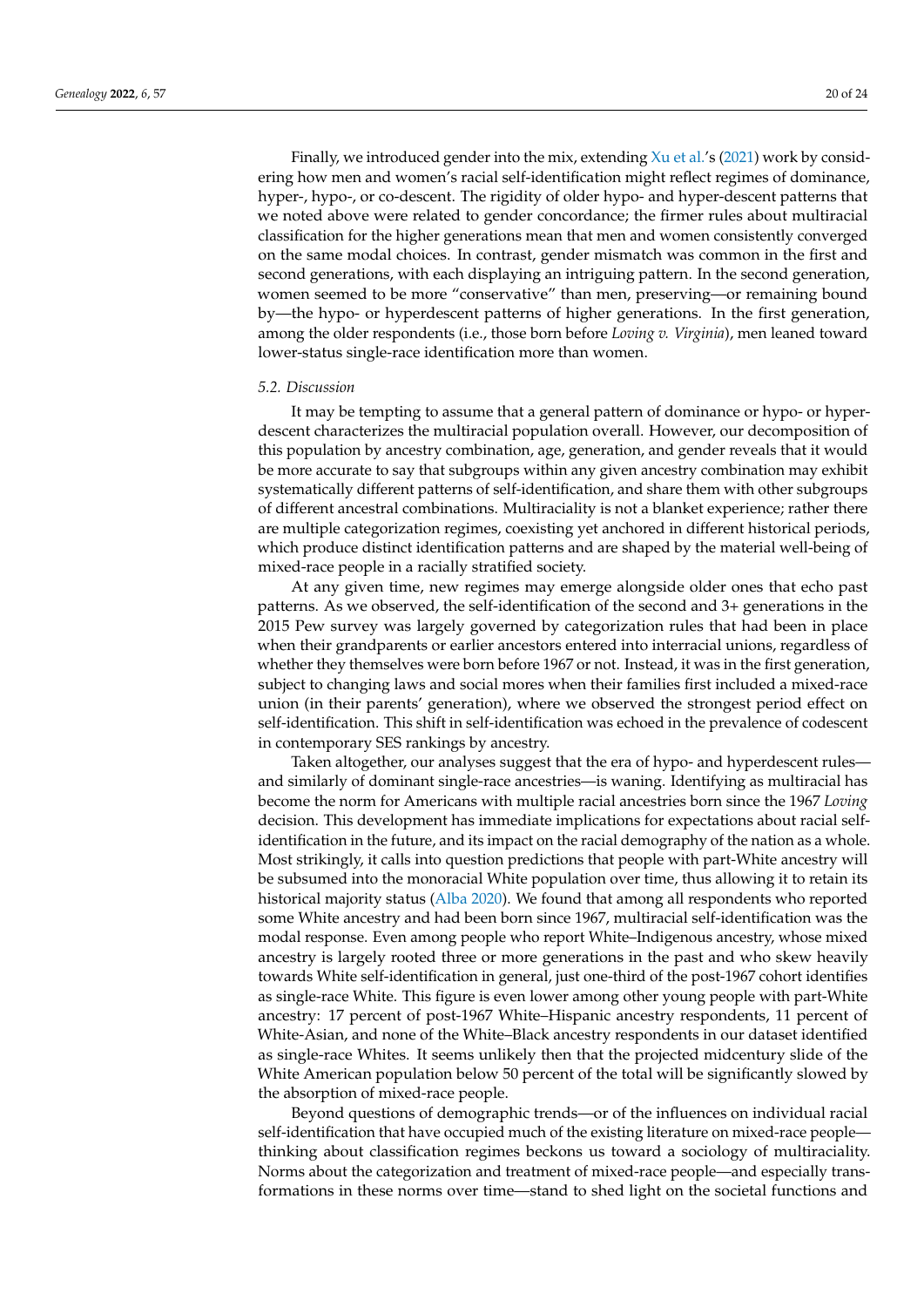operations of race more broadly. In a racially stratified society like the United States, multiraciality is an ongoing racial project.

**Author Contributions:** Conceptualization, S.I., A.M., A.S. and J.X.; formal analysis, S.I.; methodology, S.I., A.M., A.S. and J.X.; data curation, S.I. and J.X.; writing—original draft preparation, S.I., A.S. and A.M.; writing—review and editing, S.I., A.M., A.S. and J.X.; visualization, S.I., A.M. and A.S.; supervision, A.M. and A.S.; All authors have read and agreed to the published version of the manuscript.

**Funding:** This research received no external funding.

**Institutional Review Board Statement:** Ethical review and approval were waived for this study due to the use of secondary, publicly-accessible data.

**Informed Consent Statement:** Informed consent was obtained by the Pew Research Center from all subjects involved in the study.

**Data Availability Statement:** Publicly available datasets were analyzed in this study. These data can be found here: <https://www.pewresearch.org/social-trends/dataset/survey-of-multiracia-adults/> (accessed on 29 December 2021).

**Conflicts of Interest:** The authors declare no conflict of interest.

## <span id="page-20-0"></span>**Appendix A**

**Table A1.** Ordinary least squares regressions predicting socioeconomic status by dual-ancestry combination.

|                         | Education    | Logged Yearly Income per Capita |
|-------------------------|--------------|---------------------------------|
| White-Black             | $-1.262$ *** | $-0.371**$                      |
|                         | $(-0.301)$   | (0.117)                         |
| White-Indigenous        | $-1.360$ *** | $-0.324$ **                     |
|                         | $(-0.262)$   | (0.102)                         |
| White-Hispanic          | $-1.612$ *** | $-0.465$ ***                    |
|                         | $(-0.262)$   | (0.102)                         |
| Black-Hispanic          | $-1.766$ *** | $-0.655$ ***                    |
|                         | $(-0.443)$   | (0.171)                         |
| Black-Indigenous        | $-1.915$ *** | $-0.637$ ***                    |
|                         | $(-0.305)$   | (0.119)                         |
| Indigeneous-Hispanic    | $-2.652$ *** | $-0.863$ ***                    |
|                         | $(-0.437)$   | (0.170)                         |
| <b>First Generation</b> | $-0.255$     | $-0.033$                        |
|                         | $(-0.136)$   | (0.053)                         |
| Second Generation       | $-0.199*$    | $-0.065$                        |
|                         | $(-0.093)$   | (0.037)                         |
| Midwest                 | $-0.314*$    | $-0.049$                        |
|                         | $(-0.145)$   | (0.057)                         |
| South                   | $-0.330*$    | $-0.138**$                      |
|                         | $(-0.128)$   | (0.051)                         |
| West                    | $-0.417**$   | $-0.151**$                      |
|                         | $(-0.138)$   | (0.054)                         |
| Female                  | $-0.376$ *** | $-0.105**$                      |
|                         | $(-0.08)$    | (0.032)                         |
| Age (Years)             | $-0.002$     | $0.018***$                      |
|                         | $(-0.0)$     | (0.001)                         |
| Constant                | 16.780***    | $9.628***$                      |
|                         | $(-0.333)$   | (0.129)                         |
| Observations            | 3765         | 4078                            |

Note: \* *p* < 0.05; \*\* *p* < 0.01; \*\*\* *p* < 0.001.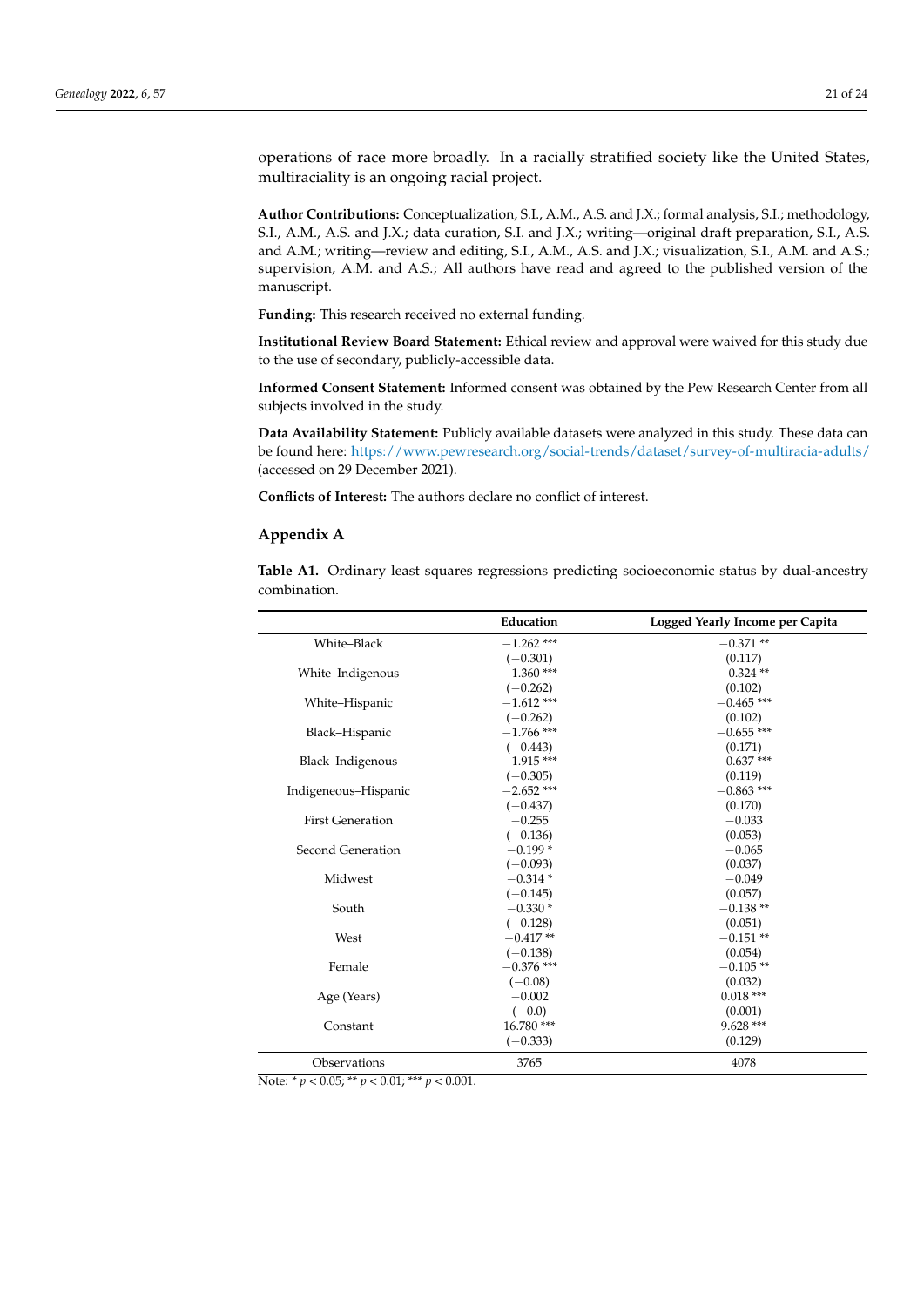|                     |                       | Female |                | Male     |               |  |
|---------------------|-----------------------|--------|----------------|----------|---------------|--|
|                     | A                     | 21.4%  |                | $20.0\%$ |               |  |
|                     | <b>MR</b>             | 57.1%  |                | 58.2%    |               |  |
| Asian-White         | W                     | 21.4%  | $\overline{C}$ | 21.8%    | $\mathcal{C}$ |  |
|                     | N                     | 56     |                | 55       |               |  |
|                     | $\overline{\text{W}}$ | 10.9%  |                | 11.2%    |               |  |
|                     | MR                    | 15.0%  | $H-$           | 16.3%    | $H-$          |  |
| White-Black         | B                     | 74.1%  |                | 72.5%    |               |  |
|                     | N                     | 147    |                | 98       |               |  |
|                     | W                     | 75.6%  |                | 70.2%    |               |  |
| White-Indigenous    | <b>MR</b>             | 21.6%  | $H+$           | 25.5%    | $H+$          |  |
|                     | I                     | 2.8%   |                | 4.3%     |               |  |
|                     | N                     | 853    |                | 765      |               |  |
|                     | $\overline{W}$        | 16.9%  |                | 16.9%    |               |  |
| White-Hispanic      | <b>MR</b>             | 40.8%  | $H-$           | 40.9%    | $H-$          |  |
|                     | H                     | 42.3%  |                | 42.2%    |               |  |
|                     | $\overline{N}$        | 402    |                | 379      |               |  |
|                     | B                     | 48.2%  |                | 21.7%    |               |  |
| Black-Hispanic      | MR                    | 14.8%  | $H+$           | 21.7%    | $H-$          |  |
|                     | H                     | 37.0%  |                | 56.5%    |               |  |
|                     | N                     | 27     |                | 23       |               |  |
|                     | $\overline{B}$        | 90.4%  |                | 88.9%    |               |  |
| Black-Indigenous    | MR                    | 7.8%   | $H+$           | 11.1%    | $H+$          |  |
|                     | I                     | 1.8%   |                | $0.0\%$  |               |  |
|                     | N                     | 166    |                | 72       |               |  |
|                     | T                     | 3.3%   |                | $0.0\%$  |               |  |
| Indigenous-Hispanic | MR                    | 13.3%  | $H-$           | 42.9%    | $H-$          |  |
|                     | Н                     | 83.3%  |                | 57.1%    |               |  |
|                     | N                     | 30     |                | 21       |               |  |

<span id="page-21-0"></span>**Table A2.** Racial self-identification by gender among dual-ancestry respondents (%).

Notes: (1) x indicates data not shown for ancestry combinations with fewer than  $\frac{1}{5}$  cases. (2) Ancestry combinations are bolded when a chi-square test of the distribution of racial identification is statistically significant. (3) Cases of codescent labelled with a "C"; hyperdescent with an "H+"; and hypodescent with an "H−". (4) Generation by gender within each ancestry combination may not sum to 100 percent due to rounding.

**Table A3.** Odds of self-identification with hyper- or hypodescent groups from multinomial logistic regressions, compared to co-descent identification for White–Indigenous respondents.

|                                 | White        | Indigenous | White        | Indigenous |
|---------------------------------|--------------|------------|--------------|------------|
| Midwest                         | 0.046        | 0.468      | 0.047        | 0.494      |
|                                 | (0.250)      | (0.656)    | (0.250)      | (0.654)    |
| South                           | 0.201        | 0.397      | 0.205        | 0.447      |
|                                 | (0.237)      | (0.612)    | (0.237)      | (0.614)    |
| West                            | 0.031        | $-0.324$   | 0.033        | $-0.302$   |
|                                 | (0.253)      | (0.682)    | (0.253)      | (0.681)    |
| <b>First Generation</b>         | $-2.764$ *** | $2.257***$ | $-2.737$ *** | $2.311***$ |
|                                 | (0.285)      | (0.541)    | (0.298)      | (0.543)    |
| Second Generation               | $-2.791$ *** | $-1.156*$  | $-2.794$ *** | $-1.250*$  |
|                                 | (0.177)      | (0.573)    | (0.177)      | (0.583)    |
| Post-Loving                     | $-0.662$     | $-0.622$   | $-0.548$     | 1.643      |
|                                 | (0.370)      | (0.475)    | (0.598)      | (1.139)    |
| Female                          | $0.536$ ***  | 0.015      | $0.535***$   | 0.001      |
|                                 | (0.139)      | (0.323)    | (0.139)      | (0.324)    |
| Time Period $\times$ Generation |              |            | $-0.191$     | $-2.474*$  |
|                                 |              |            | (0.762)      | (1.240)    |
| Constant                        | $2.022$ ***  | $-2.451**$ | $2.022$ ***  | $-2.466**$ |
|                                 | (0.323)      | (0.850)    | (0.323)      | (0.849)    |
| Observations                    |              |            | 1606         |            |

Note: \* *p* < 0.05; \*\* *p* < 0.01; \*\*\* *p* < 0.001.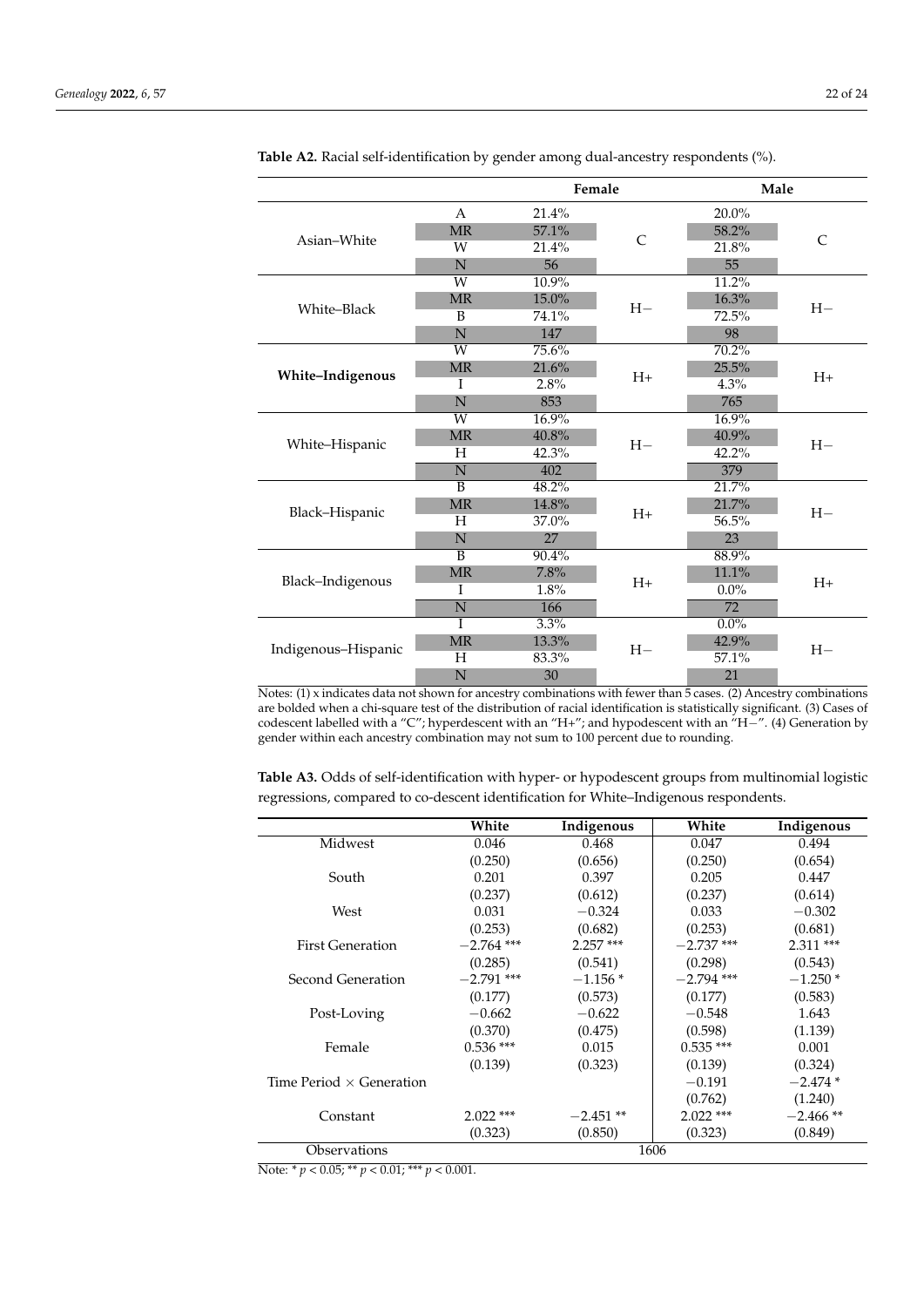|                                 | White        | Hispanic     | White        | Hispanic     |
|---------------------------------|--------------|--------------|--------------|--------------|
| Midwest                         | 0.261        | $-0.0813$    | 0.260        | $-0.084$     |
|                                 | (0.478)      | (0.414)      | (0.478)      | (0.414)      |
| South                           | 0.264        | 0.287        | 0.263        | 0.284        |
|                                 | (0.366)      | (0.299)      | (0.366)      | (0.299)      |
| West                            | $-0.083$     | 0.023        | $-0.084$     | 0.020        |
|                                 | (0.366)      | (0.296)      | (0.366)      | (0.296)      |
| <b>First Generation</b>         | $-0.128$     | $-1.652$ *** | $-0.133$     | $-1.669$ *** |
|                                 | (0.333)      | (0.279)      | (0.336)      | (0.284)      |
| Second Generation               | $-1.370$ *** | $-2.633$ *** | $-1.370$ *** | $-2.623$ *** |
|                                 | (0.313)      | (0.246)      | (0.315)      | (0.248)      |
| Post-Loving                     | $-0.998**$   | $-0.463$     | $-0.956$     | $-0.712$     |
|                                 | (0.313)      | (0.263)      | (1.067)      | (0.792)      |
| Female                          | 0.102        | 0.105        | 0.102        | 0.103        |
|                                 | (0.216)      | (0.178)      | (0.216)      | (0.178)      |
| Time Period $\times$ Generation |              |              | $-0.034$     | 0.281        |
|                                 |              |              | (1.114)      | (0.839)      |
| Constant                        | $-0.292$     | $1.404$ ***  | $-0.291$     | $1.409$ ***  |
|                                 | (0.514)      | (0.412)      | (0.514)      | (0.413)      |
| Observations                    | 770          |              |              |              |

**Table A4.** Odds of self-identification with hyper- or hypodescent groups from multinomial logistic regressions, compared to co-descent identification for White–Hispanic respondents.

Note: \* *p* < 0.05; \*\* *p* < 0.01; \*\*\* *p* < 0.001.

# **Notes**

- <span id="page-22-8"></span>[1](#page-5-0) The NHOPI ancestry population has a unique history of racial mixing in the U.S. that spans multiple time periods, beginning with the late 18th century colonization of Hawai'i and increasing due to White immigration and labor migration from Asia at the turn of the 20th century [\(Jung](#page-22-13) [2006;](#page-22-13) [Kana'iaupuni and Liebler](#page-22-14) [2005\)](#page-22-14). Yet, racial mixing is also a contemporary phenomenon: the Census reports high rates of intermarriage and multiracial identification among people who identify as NHOPI under age 50 [\(Krogstad](#page-23-20) [2015\)](#page-23-20). Taken together, these histories suggest that the broader population that report some NHOPI ancestry contains both older and newer mixed-race ancestry. Given our interest in examining how patterns of racial "dominance" vary across different time periods, the unique historical trajectory of NHOPIs prevents us from subsuming them into other categories. In particular, we could not lump NHOPI ancestry with Asian, because in general racial mixing for people with part-Asian ancestry is more recent, tracking trends in Asian immigration in the middle of the 20th century. At the same time, we could not lump NHOPI with people who reported American Indian ancestry because the bulk of American Indian racial mixing traces to earlier generations, rooted in European colonization.
- <span id="page-22-11"></span><sup>[2](#page-14-0)</sup> However, note we have sufficient data for only one part-Asian ancestry combination: Asian–White.

## **References**

- <span id="page-22-12"></span>Alba, Richard. 2020. *The Great Demographic Illusion: Majority, Minority, and the Expanding American Mainstream*. Princeton: Princeton University Press.
- <span id="page-22-7"></span>Berry, Brewton. 1963. *Almost White*. New York: Macmillan.
- <span id="page-22-9"></span><span id="page-22-6"></span>Bonilla-Silva, Eduardo. 1996. Rethinking Racism: Toward a Structural Interpretation. *American Sociological Review* 62: 465–80. [\[CrossRef\]](http://doi.org/10.2307/2657316) Davenport, Lauren D. 2016. The Role of Gender, Class, and Religion in Biracial Americans' Racial Labeling Decisions. *American*
- *Sociological Review* 81: 57–84. [\[CrossRef\]](http://doi.org/10.1177/0003122415623286)
- <span id="page-22-0"></span>Davis, Floyd James. 1991. *Who Is Black? One Nation's Definition*. University Park: Pennsylvania State University Press.
- <span id="page-22-3"></span>Golash-Boza, Tanya Maria. 2011. *Yo Soy Negro: Blackness in Peru*. Gainesville: University Press of Florida.
- <span id="page-22-5"></span>Gullickson, Aaron, and Ann Morning. 2011. Choosing Race: Multiracial Ancestry and Identification. *Social Science Research* 40: 498–512. [\[CrossRef\]](http://doi.org/10.1016/j.ssresearch.2010.12.010)
- <span id="page-22-10"></span>Guluma, Beka, and Aliya Saperstein. 2022. Consistent Divisions or Methodological Decisions? *Assessing the U.S. Racial Hierarchy Across Outcomes. Race and Social Problems*, 1–19. [\[CrossRef\]](http://doi.org/10.1007/s12552-021-09351-2)
- <span id="page-22-2"></span>Hannabach, Cathy. 2016. *Blood Cultures: Medicine, Media, and Militarisms*. New York: Springer.
- <span id="page-22-1"></span>Hollinger, David A. 2003. Amalgamation and Hypodescent: The Question of Ethnoracial Mixture in the History of the United States. *The American Historical Review* 108: 1363–90. [\[CrossRef\]](http://doi.org/10.1086/529971)
- <span id="page-22-13"></span>Jung, Moon-Kie. 2006. *Reworking Race: The Making of Hawaii's Interracial Labor Movement*. New York: Columbia University Press.
- <span id="page-22-14"></span>Kana'iaupuni, Shawn Malia, and Carolyn A. Liebler. 2005. Pondering Poi Dog: Place and Racial Identification of Multiracial Native Hawaiians. *Ethnic and Racial Studies* 28: 687–721. [\[CrossRef\]](http://doi.org/10.1080/01419870500092852)
- <span id="page-22-4"></span>Katzew, Ilona. 2004. *Casta Painting: Images of Race in Eighteenth-Century Mexico*. New Haven: Yale University Press.